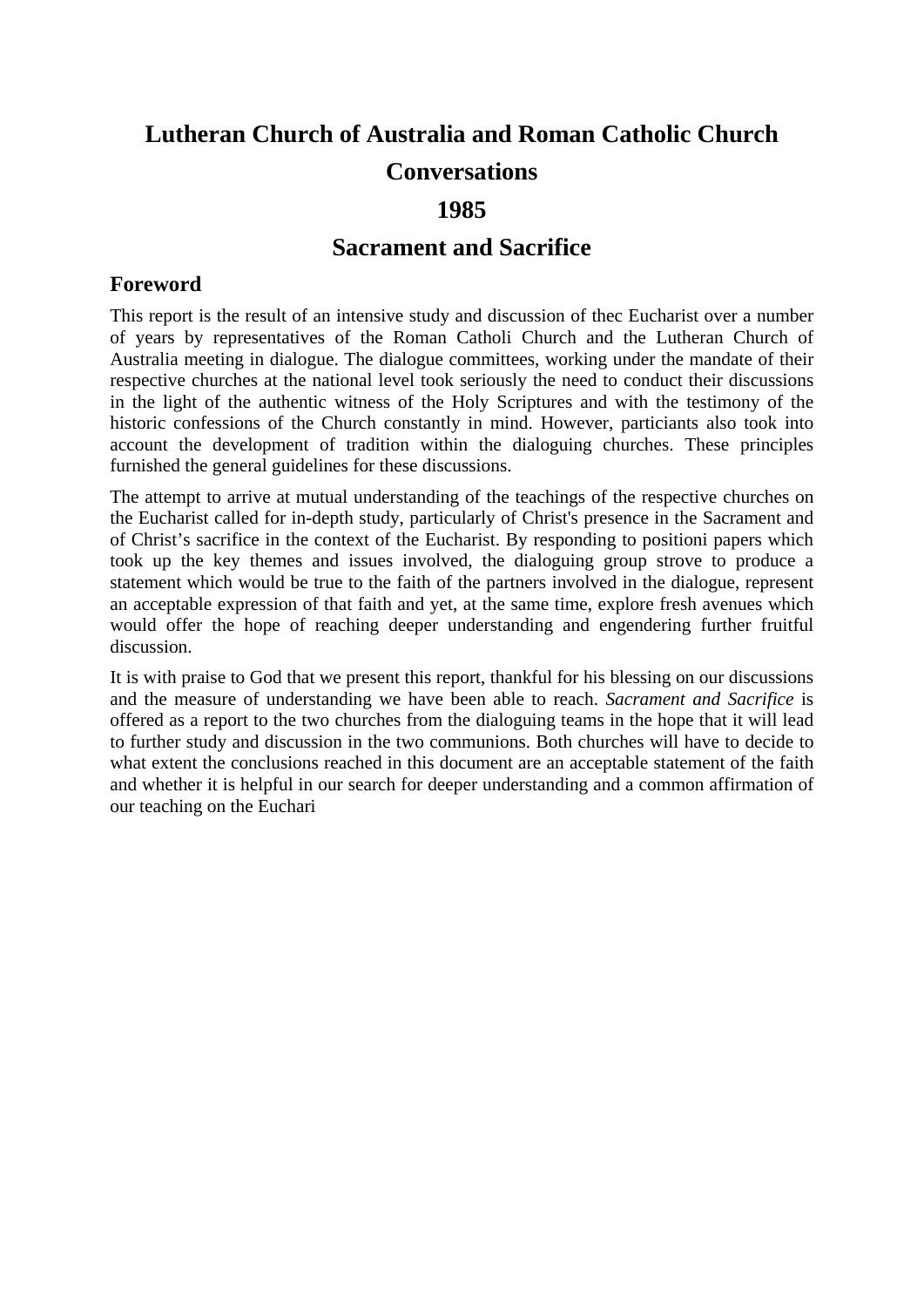## **Abbreviations**

| A.A.S.   | Acta Apostolicae Sedis                           |
|----------|--------------------------------------------------|
| A.C.     | <b>Augsburg Confession</b>                       |
| Ap.      | Apology of Augsburg Confession                   |
| D.S.     | Denzinger-Schönmetzer, Enchiridion, 1965         |
| E.M.     | Eucharisticum Mysterium                          |
| Ep.      | Epitome of Formula of Concord                    |
| E.S.     | Eucharistiae Sacramentum                         |
| F.C.     | Formula of Concord                               |
| G.I.R.M. | General Instruction on the Roman Missal          |
| L.C.     | Large Catechism                                  |
| L.G.     | Lumen Gentium                                    |
| M.D.     | Mediator Dei                                     |
| M.F.     | Pope Paul VI's Encyclical Letter Mysterium Fidei |
| S.A.     | <b>Smalcald Articles</b>                         |
| Sac.Con. | Sacrosanctum Concilium                           |
| S.C.     | <b>Small Catechism</b>                           |
| S.D.     | Solid Declaration of Formula of Concord          |
| S.T.     | Summa Theologiae of Thomas Aquinas               |
|          |                                                  |

Trent Sessions of the Council of Trent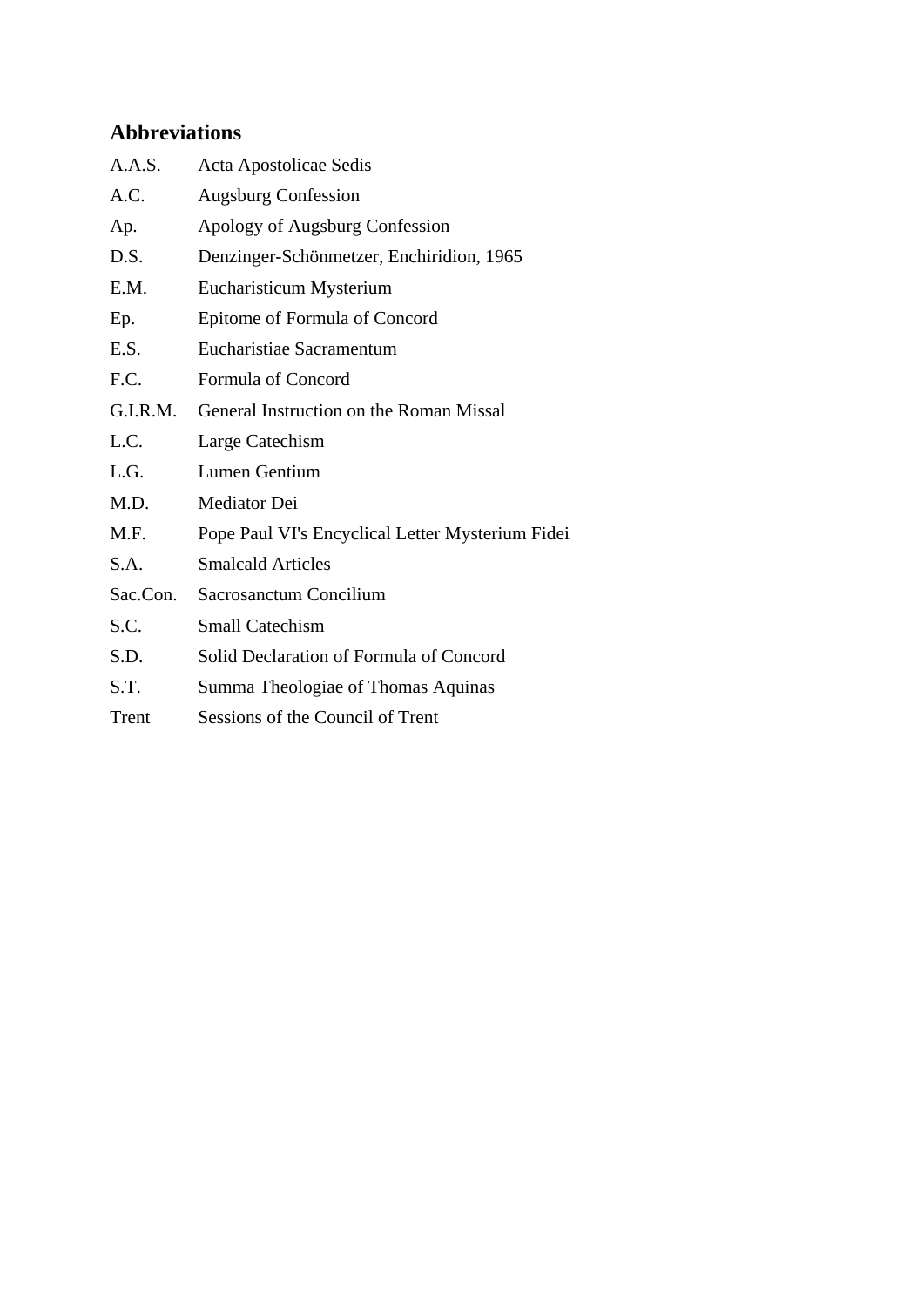## **I. Introduction**

**1.** After the completion of an agreed statement on Baptism, Roman Catholic-Lutheran dialogue in Australia concentrated on the doctrine of the Eucharist. Since October 21, 1977 there have been four meetings per year. This document has arisen directly out of our discussions during this period. It seeks to pinpoint areas of agreement and draw attention to those areas where it is not yet possible to make a common witness. Hence this statement points to the need for on-going dialogue.

**2.** Such dialogue is a vital aspect of the Church's nature, life, and mission (Eph. 4:3-6), as each group reaches out to the other in an effort to discover their common faith.

**3.** Although our dialogue is formal and official and has been commissioned by the Australian Episcopal Conference of the Roman Catholic Church and the General Church Council of the Lutheran Church of Australia, this Statement on the Eucharist is an expression of the findings of our dialogue team, indicating the level of understanding we have reached and summarising our discussion. All these dialogues are conducted with the intention of confessing and seeking the truth. Therefore, in accordance with the directives we have been given, we have seen the purpose of our dialogue: (a) to search mutually for expressions of faith in our traditions which are held in common; (b) to strive for mutual statements of faith acceptable to both traditions, without minimising real differences; (c) to seek a deeper understanding of the faith and theological tradition of the dialoguing partner; (d) to ask whether and to what degree existing differences may be regarded as church- divisive; (e) to provide information on the purpose, nature, and content of our dialogue to members of both churches, especially via the respective bodies to which we are responsible. We believe that the eventual outcome of our dialogue does not lie in our hands; it is the prerogative of the Lord of the Church.

**4.** We are engaging in dialogue against the background of other national and international discussions between the two churches, both in the USA as well as in Europe. The published findings of these dialogues on the Eucharist, together with the statement, *The Eucharist,*  published by the international Lutheran-Roman Catholic Joint Commission, have been consulted regularly and gratefully in our own dialogue. It has become evident to us that in the doctrine of the Eucharist Lutherans and Catholics face the same questions in Australia as they do in other parts of the world. At the same time, we have not allowed international concerns or conclusions to determine the course or results of our own discussions.

**5.** The ultimate basis for all our discussions has been the witness of Holy Scripture, and this document is the result of our mutual and responsible study of and reflection on that witness. Since Catholic and Lutheran participants in dialogue are bound by the official doctrines of their respective churches, the eucharistic decisions of the Council of Trent, reiterated in the Second Vatican Council, as well as confessional statements on the Lord's Supper in *The Book of Concord* of the Lutheran Church, have been prominent in our discussions and have been examined in the light of Scripture. We have also considered eucharistic liturgies of our churches because they reflect eucharistic teaching and practice; and we have discussed eucharistic practices as they are found at the local level. Our commitment to official church teachings has encouraged us to write papers of a searching nature; the results of these are partially incorporated into this statement. In fact, as dialogue has progressed and deepened, it has been necessary for us to seek new forms of theological expression to contain the agreement which we have sensed and those areas of common faith which have been hidden before. It has been necessary in our discussions to investigate the background of traditional language on the Eucharist and propose alternative forms of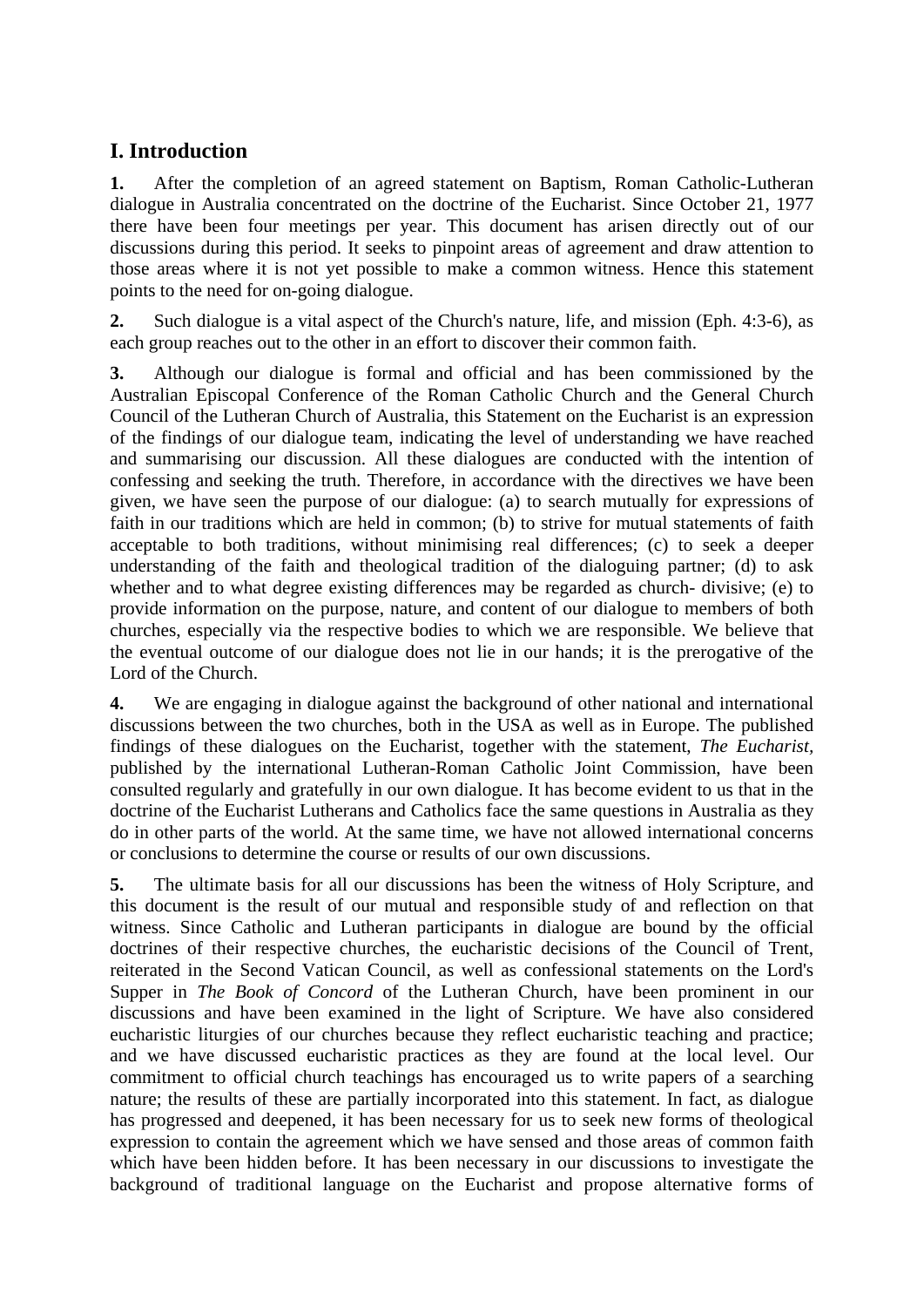expression of traditional faith. This attempt has been made in order to crystalise underlying agreement in terms acceptable to and understood by both traditions, without sacrificing theological precision or the traditional faith to which the dialoguing churches are committed.

**6.** Both groups have seen some wisdom in separating discussion on the nature of the Eucharist from the relationship between Eucharist and Ministry. Certain important questions thus await further dialogue. Present dialogue has centred on two areas: (a) the real presence of Christ in the Eucharist, and (b) the Eucharist as sacrifice. At the same time, we have concerned ourselves with related areas: liturgy as an expression of eucharistic faith and practice; the question of the perduration and reservation of the sacrament; the question of the theology of the consecration of the elements. Dialogue in areas of eucharistic doctrine which have been traditionally controversial has taken place in a context within which there was a considerable agreement about the purpose and nature of this particular sacrament, both in God's saving plan for the world as well as in the faith and life of the people of God. Our dialogue in the theologically controversial areas should be seen in the light of this agreement. However, remaining differences should not be minimised. Specific aspects of eucharistic faith and practice still continue to separate our churches. At the same time, in our discussions we have come to realise that not all differences are of equal importance and we have had the task of analysing the extent to which they are ultimately divisive or non-divisive.

**7.** It needs to be remembered that a statement such as this joiint statement on the Eucharist is made before God. As such it has the character not only of a theological document, but also, and wherever possible, of a joint witness and confession. Accordingly our joint statement seeks the response of all the members of our churches, encourages them to rejoice in signs of unity, and invites them to pray for further growth in the fellowship of faith. Indeed, the Australian Roman Catholic-Lutheran dialogue has been marked by a strong awareness of the importance of disseminating points of consensus, convergence and concern among the people we represent. It is clear that no statement can show all the details of a mutual learning process extending over several years; nor can all the details of questions discussed be incorporated in full. Yet we pray that our findings and recommendations will be received with the same openness that has characterised the dialogue.

**8.** The Eucharist is the Supper of unity. While we rejoice in the progress we have made and the agreement we have been able to reach in the areas under discussion, we are painfully aware of our continuing differences and separation. Indeed, the degree of consensus we have reached on the Eucharist only makes us all the more conscious of the urgency of the task which remains: to pray and strive for full unity of faith and confession.

## **II. The Eucharist within the Context of God's Saving Plan**

**9.** The last meal of Jesus with his disciples before his death on the cross, reminds us of his frequent meals, both as host and as guest during his public ministry, e.g. his feeding of the four thousand (Matt. 15:3239) and his eating with sinners (Mark 2:15-17). The significance of these meals is twofold and is, in each case, an anticipation of the last meal, the Eucharist, on the night on which he was betrayed. On the one hand, these meals signify a deep sense of fellowship, the establishment of a communion in which each is bound to the other, the host with his guests, and the guests with him and each other. On the other hand, these meals are Messianic in character, an anticipation of the great marriage feast (Mark 2:19; Matt. 22:1-14) and of the coming of the kingdom of God. All these aspects are present in a unique and unprecedented way as mysterious realities in the institution of the Eucharist.

**10.** The background and context of this first Lord's Supper is the Passover festival, celebrated as a meal in remembrance of the mighty act of God by which he rescued and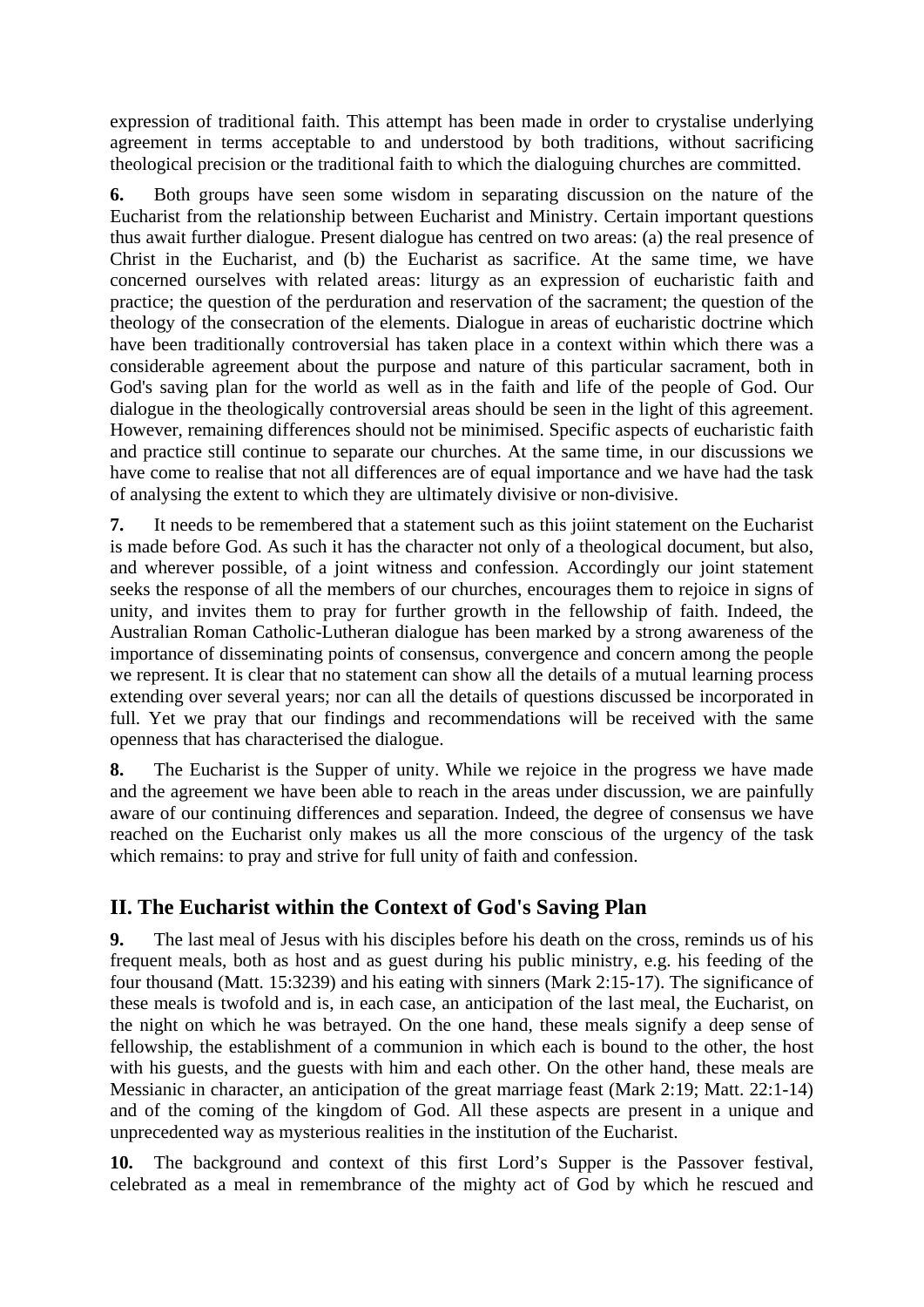delivered his people from bondage in Egypt through his servant Moses (Luke 22:15). At the time of our Lord, an important aspect of this festival was the offering to God of the blood of a lamb, slain for the people's redemption. In this context, Christ institutes his new meal as fulfilment of the old Passover meal and the end of the old covenant of God with his people; indeed, as the beginning of a new covenant, grounded in a new and saving reality, namely in him and his death, as the Lamb who takes away the sin of the world (John 1:29). And so, by his will and declaration, expressed in his words of institution, this new Passover meal is to be repeated as a memorial in which Christ brings his sacrifice into the present. This saving reality is coupled with the gift of real communion with him as Messiah, as Prophet, Priest and King.

**11.** Of significance in this new meal is the breaking of bread and the distribution of the wine in the cup. There is praise and thanksgiving for God's created gifts, for eating and drinking, for nourishment and life. The Eucharist in this sense is an ever-repeated act of praise of the people of God in which they thank and glorify the Creator of heaven and earth for his good gifts, especially for bread and wine chosen by him as instruments for the sacramental presence of the body and blood of Christ in the Eucharist.

**12.** But the glorification goes further. Jesus, too, joins in this act of glorification. As indeed his whole life and work was to the glory of his Father (John 17:4), so now, as he institutes this new meal, he knows his imminent death to be God's will for him for the salvation of mankind. His obedience to that will is the climax of his glorification of the Father, expressed in the symbolical portrayal of his high-priestly work in his breaking of the bread and sharing of the wine as his body broken and his blood shed 'for the forgiveness of sins' (Matt. 26:28).

**13.** This active obedience of Jesus to his Father, and his deliberate acceptance of the role of representative of fallen mankind and of agent of God's saving work of reconciliation, is indicated by the fact that it is he who invites his disciples to this last meal, and that the institution of the Eucharist is by his decision (Luke 22:7-13). Both the invitation and the decision show that his acceptance of the Father's will for himself is a voluntary act of selfgiving, a giving of himself both to the Father and to mankind. These aspects of the Eucharist continue to be proclaimed, portrayed, and spiritually and physically given to the people of God as an act of God's grace and are received in faith through the operation of the Holy Spirit (1 Cor. 11:26).

**14.** These basic facts, the institution of the Eucharist by the Lord as his testament and the obedient hearing and receiving, eating and drinking in faith by God's new people, constitute the very essence of this sacrament (Matt. 26:26-28). In so receiving it, God's people receive what Jesus himself declared and promised, his very self, and so they receive forgiveness of sins, life, and salvation.

**15.** So we are reminded of that great mystery of which the New Testament speaks, namely Baptism initiated in the life of the faithful is continued in a unique and saving way in the Eucharist. Jesus offers us his body given into death for us; he gives us his blood poured out for us. Thus he, the bread of life (John 6:48-58) and the true vine (John 15:1), fulfils in us his promise that, in receiving this bread and this wine, his body and his blood, we are received into that deep communion with him in which we abide in him and he in us (John 6:56; 15:5). Consequently, all who are in him in this way are also in a real union with one another (1 Cor. 10:17).

**16.** All this points us to another aspect of the Eucharist. The real presence of our Lord's body and blood (1 Cor. 11:23ff) is at the same time the real and substantial presence of his whole person as the crucified and glorified God-man. This means that he is truly and fully received in faith through the Holy Spirit as everything that the Father has assigned to him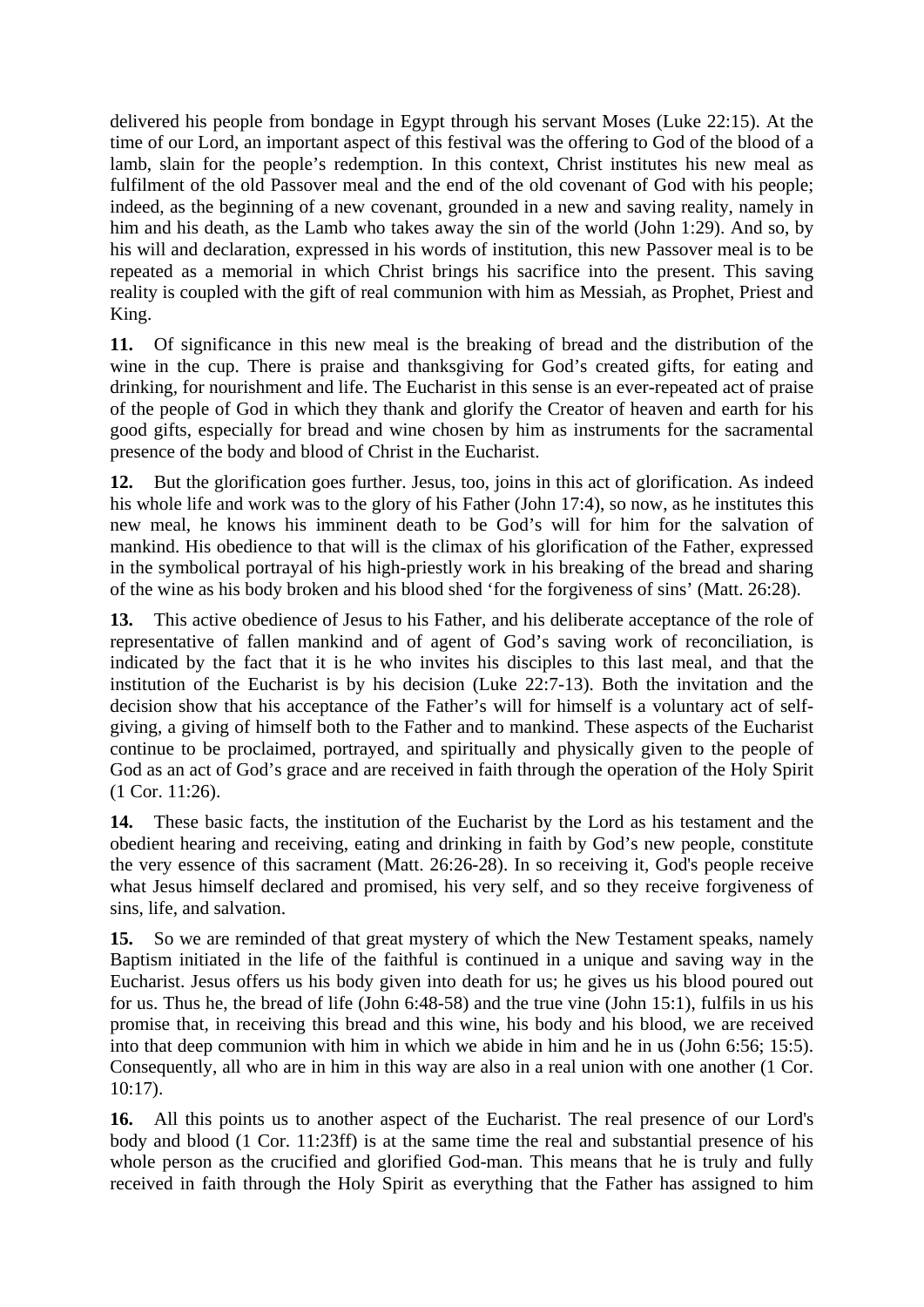from all eternity (Eph. 1:9f). He is present in the Eucharist as 'the image of the invisible God, the firstborn of all creation', as he in whom 'all things were created' (Col. 1:15f), and as the one in whom 'all things hold together' (Col. 1:17). He is present as 'the head of the body, the church' (Col. 1:18). He is present, too, as the one in whom 'all the fullness of God was pleased to dwell' (Col. 1:19), as 'the firstborn from the dead' (Col. 1:18), and as he who will return in glory to judge all people (Matt. 25:31-46). Therefore we may also say that, in the Eucharist, God the Father reveals to us in the real presence of his Son, through the Holy Spirit, the ultimate meaning of creation and the inner thrust of all history.

**17.** The gracious self-giving of Jesus in the eucharist has rightly been described as a parallel with his act of humiliation in the incarnation; the Christ-hymn (Phil. 2:6-11) especially refers to this condescension. His redeeming sacrifice and the cry of dereliction on the cross, protrayed and actualised in the Eucharist, are the deepest depth of his humiliation and of his obedience to the will of his Father. At the same time, his glorious exaltation in the resurrection and ascension, together with his victory over death and the demonic power of Satan, are equally proclaimed and present in this sacrament. In short, the consecrated elements show forth the unity of all that Jesus was, is, and shall be; of all he did, does, and will do; the unity of person and work for and in all who receive this sacrament in faith.

**18.** The importance of faith must be stressed once more; all who receive the body and blood of our Lord need to receive these gifts in faith. It is indeed true that lack of faith in the person who receives the sacrament in no way invalidates the gifts of the body and blood of Christ, for he will not withdraw his presence and all that it signifies from the elements to which he has bound himself. But rejection of the offer and promise given in the Eucharist means a decision to continue in sin and alienation from God, Father, Son and Holy Spirit. And so anyone who receives the body and blood of Christ unworthily is liable to God's judgment (1 Cor. 11: 27- 30). The very nature, meaning, and purpose of the sacrament as a meal of redemption, forgiveness and reconciliation, in which our Lord offers his person and work, *as* praise and thanksgiving on the part of those who receive it, presupposes faith, the acceptance of God's grace and promises for us as undeserved and unmerited gifts. We have already received these very same gifts, in that same faith, in Baptism (Rom. 6:7) and in the word of the Gospel. Here in the Eucharist God in Christ, through the Holy Spirit, imparts himself to us in a deep and special way, incorporating us through this saving mystery into a fellowship of life with him, inasmuch as in that same mystery we have been incorporated into the fellowship of death and life with Jesus Christ.

**19.** Finally, it is necessary to remind ourselves of the fact that it is within the Church that our risen and exalted Lord grants to the faithful all the gifts of his work of salvation which he won for us in the victory of his death. It is also in the Church that he who is the Christ *for* us, gives himself as the Christ *in* us, together with all that that means. It is in the Church that sinners are forgiven sinners and therefore saints who are members of Christ's body. These realities are grounded in the fact that Jesus as Priest and King is the head of his body, the Church .

**20.** It is significant that this term 'body' is used both for the Church and for the body of our Lord in the words of institution of the Eucharist. It is clear that Church and Eucharist are indissolubly bound together. The Church is the communion of believers, the people of God, and at the same time the body of Christ, incorporating within itself his real presence, and bound together in him through word and sacrament. As in Baptism, so in the Eucharist, the people of God are completely integrated into the death and sacrifice of their Lord (1 Cor. 10:17, 18; Eph. 4:4-6; Rom. 6:4). Every celebration of the Eucharist therefore points beyond itself to the mystery of the Church *as* the body of Christ. To celebrate the one is to celebrate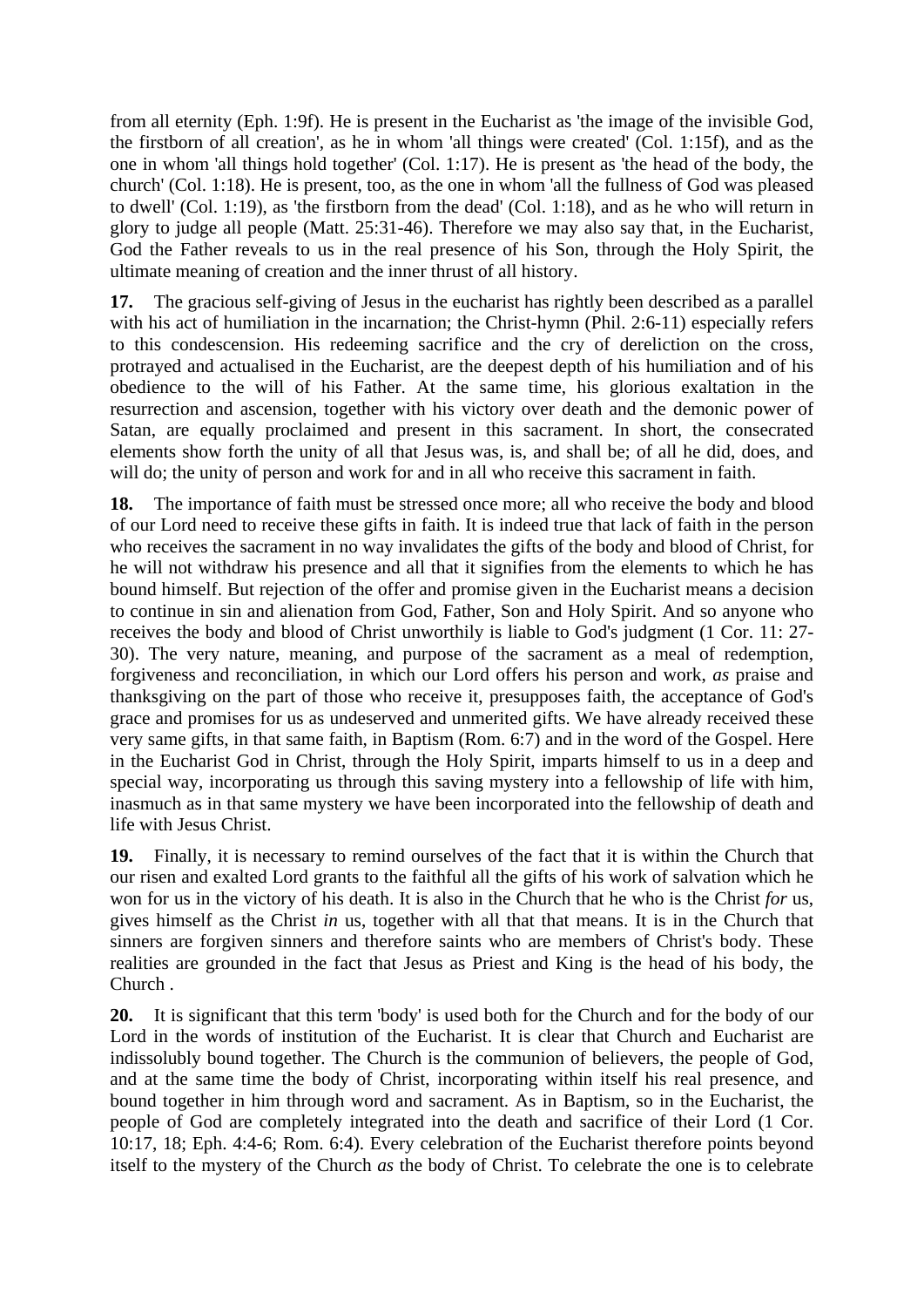the other.

**21.** The Church is the people of God between the times, the pilgrim people, awaiting the day of our Lord's Second Coming and the consummation of all things. Every celebration of the Eucharist proclaims the death of the Lord "until he comes" (1 Cor 11:26). Every celebration of the eucharist celebrated the real presence of the Lord now; and it celebrated in faith and hope his coming again in that consummation when he will hand over all things to his father. In that faith and hope the Church prays: 'Amen, Come, lord Jesus!" (Rev 22:20).

## **III Our Common Faith Regarding Christ's Real Presence in the Eucharist**

### **A. The Mystery of the Real Presence**

**22.** Lutheran and Roman Catholic Christians hold in common the mystery of the real presence of Christ in the Eucharist as taught in Scripture. Our churches stress the real presence of Christ in the Eucharist to highlight the central purpose of the sacrament, viz. that the crucified, risen, and exalted Lord gives himself to us fully, draws us to himself, and shares with us his saving work and glorious life. These purposes are achieved by him when he gives us his body and blood by means of and in the eucharistic bread and wine. We hold that this is the mutual confession of our churches.

**23.** There are three aspects which both churches profess concerning this mystery of the real presence:

- (a) The real presence of Christ in the Eucharist is grasped by faith. Behind the variety of statements made by our traditions on the Eucharist lies the same faith in this God-given reality, held in common by Roman Catholics and Lutherans.
- (b) This common faith is in the presence of the Lord in the Eucharist. Our shared faith concerning this presence is that it is the physical presence of the glorified Christ; therefore this physical presence is not to be understood in a crass way. It is the spiritual presence of the glorified Christ, but not in a way which denies his physical reality (1 Cor. 15:42-50; Phil. 3:20-21). It is certainly more than a merely moral presence. It is not natural in the way that human beings are usually present to each other. The presence of which we speak is a special kind of presence, unique to this particular God-given sacrament. Our churches have traditionally called this a sacramental presence.
- (c) This presence of our Lord in the Eucharist is real. 'Real' might be understood in a number of different ways: it could mean physically real, scientifically real, chemically real, psychologically real. All of these levels of reality could be tested by experiment and observation. The reality of which we speak is only discernible by faith. Faith affirms that the crucified, risen, and exalted Lord is present in the Eucharist with a special kind of reality, unique to this particular sacrament. It can therefore be called *sacramental* reality.

**24.** The reality of the sacramental presence of Christ in the Eucharist is in no way inferior to the reality of the earthly presence of Jesus Christ to his disciples; that is, in the sacrament of the Eucharist, the totality of what Christ was and is, is communicated to us for our sakes.

**25.** Lutheran and Roman Catholic Christians have held firmly to their belief in Christ's real presence in the Eucharist. Over the centuries they have sought in different ways to safeguard this belief by protecting it from mistake, misunderstanding, or error.

### **B. The Place of Change in Affirming Faith in the Real Presence**

**26.** In our churches we agree that there is a sacramental union between Christ and the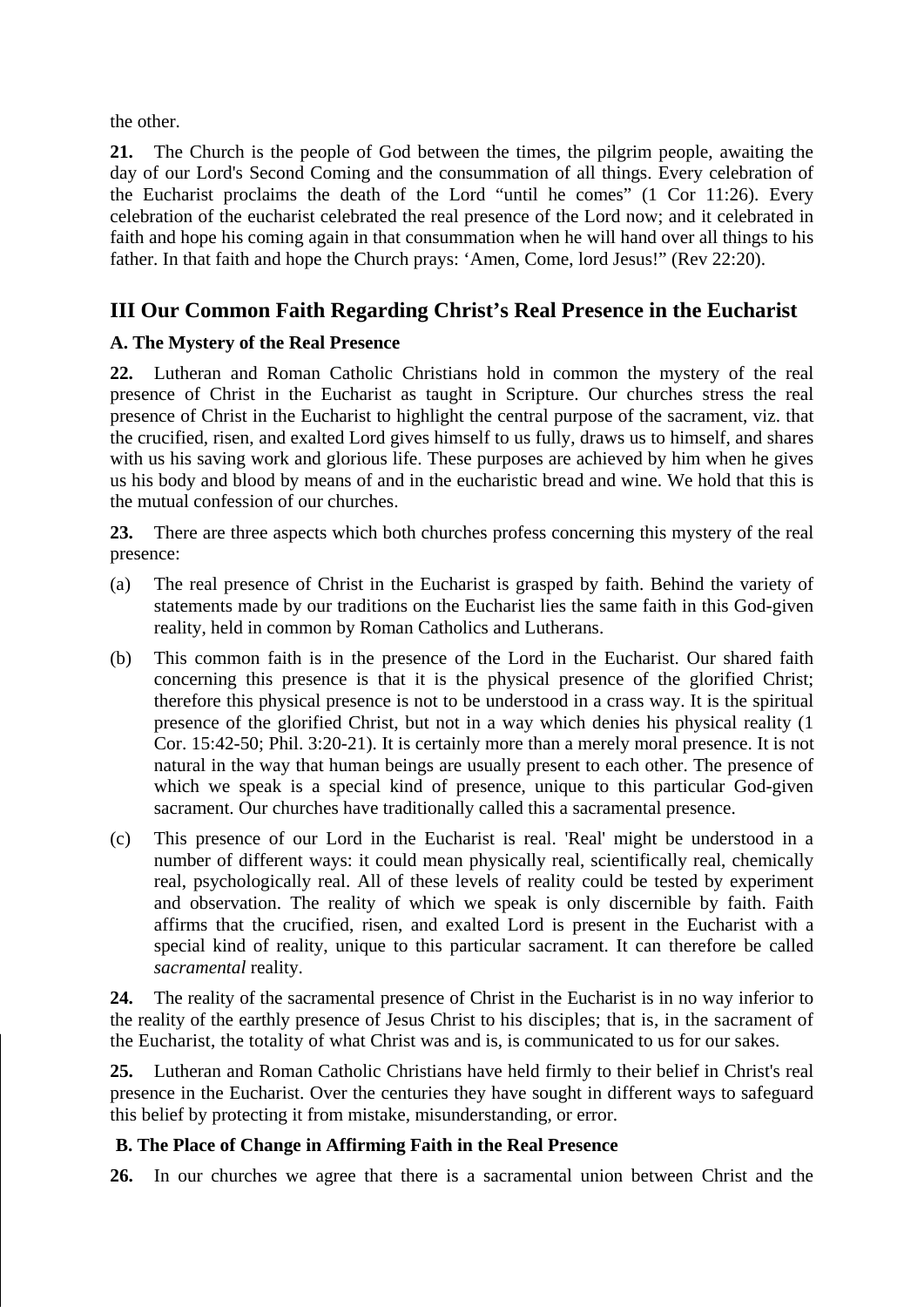eucharistic bread and wine. However, it has always been difficult for Christians to express this mystery adequately. The difficulty lies in describing what kind of union this is.

**27.** On the one hand, we recognise that to ordinary observation bread and wine in the Eucharist remain what they always were. On the other hand, we join in affirming the wholeness and entirety of Christ's presence in the Eucharist. This unity between the reality of Christ's body and blood and the reality of bread and wine is brought about by the activity of God through the Holy Spirit and the risen and exalted Lord himself.

**28.** In order to respect the mystery, Lutherans have preferred to avoid any attempt to describe the manner of Christ's presence in terms of change of bread and wine into Christ's body and blood, although the terminology of change is found in the Lutheran Confessions (e.g. Ap. X, 2; cf. L.C. V, 9). On the other hand, Lutherans do employ an analogy to describe real presence, while avoiding the terminology of change; they liken the union between Christ and the eucharistic bread and wine to the union between the divine and human natures of Christ. In the case of the incarnation, two natures are united 'personally'; the union takes place in the person of the divine Word. So too in the Eucharist, the person of the divine Word unites himself 'sacramentally' with the bread and wine, so that the bread and wine become the full expression of himself. The force of this action is to create real union between the Lord and the eucharistic bread and wine (S.D. VII, 36-38). In this way, Lutherans are able to affirm the continuing reality of bread and wine, while simultaneously and equally affirming the full presence of Christ's body and blood in theEucharist.

**29.** Catholics are just as concerned to protect faith in the real presence from ultra-realist and ultra-spiritual attempts at expressing that faith. Their way of doing this has traditionally been to refer to a change by means of which the newness and reality of Christ's presence in the eucharistic bread and wine can be affirmed. Thus, *as* early as ca. 350, Cyril of Jerusalem can say: 'God... send[s]... his Holy Spirit upon the offering to make the bread the Body of Christ and the wine the Blood of Christ. For whatever the Holy Spirit touches is hallowed and changed' *(On the Mysteries* V. 7; cf. Chrysostom, *Sermon on the Passion,* quoted S.D. VII, 76; Ambrose, *The Mysteries* IX, 52). The change intended here is the result of a radical act of God's Holy Spirit, transforming the bread and wine into the body and blood of the risen and exalted Lord `sacramentally'. In their concern to safeguard the reality of Christ's presence in his body and blood in the Eucharist, Catholics in the Western tradition have described this change in terms of *transubstantiation* [See Appendix 1].

**30.** Lutherans and Catholics are primarily concerned with the fact that the bread and wine and Christ's body and blood are sacramentally one with each other in the Eucharist by the creative activity of the Holy Spirit in and through the Word. Theological reflection on this oneness is of interest to both partners — not *as* if such reflection can pinpoint the process of God's action, but insofar as such reflection illuminates and supports our common faith in the real presence of Christ in the eucharistic bread and wine. The concept of 'change' has been a traditional part of this theological reflection. Scholastic theologians employed the concept and spoke of change of one 'substance' into another as a way of affirming the reality of Christ's presence in the Eucharist. They did not mean that the physical or chemical matter itself was changed. Change of 'substance' was meant to distinguish the decisive reality of ordinary bread and wine from the decisive reality of the body and blood of Christ. It was never officially held that the change of the bread and wine into the body and blood of Christ entailed annihilation. The theory of annihilation condemned by the Lutheran *Formula of Concord* (Ep. VII, 22) was a view held by some Catholic theologians as an attempt to explain the change; it never attained official Catholic recognition.

**31.** However, the usage of `change of substance' has been a matter of some controversy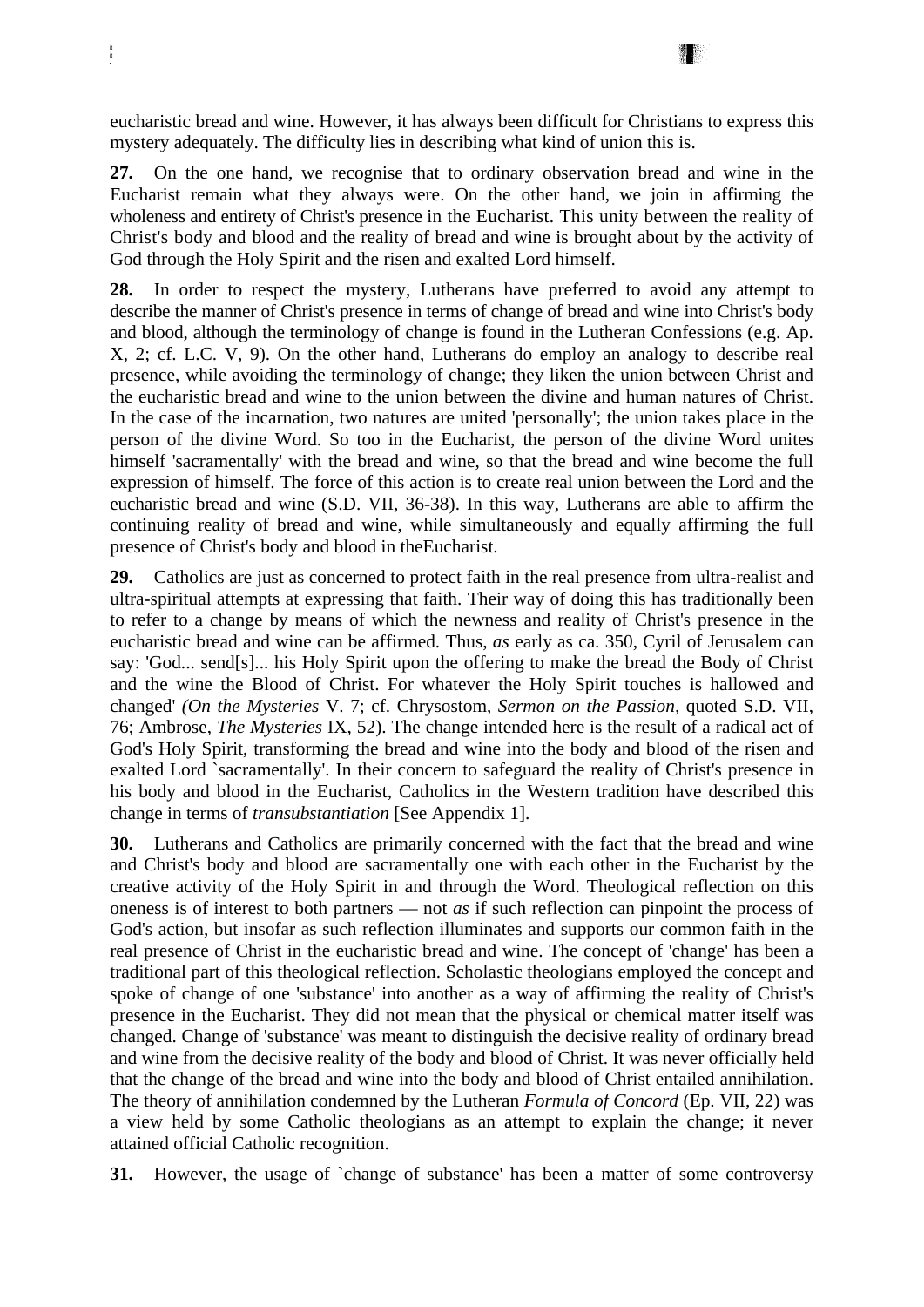over the centuries, and it has become evident to us that this is not a helpful way of describing our common faith in the mystery of the presence of Christ. This does not mean that 'change' cannot be recognised as a dimension of the eucharistic presence of the risen Lord. Thus Lutherans and Catholics in the dialogue can agree that the purpose, indeed the reality, of the bread and wine is changed by God's activity in the Eucharist. What is given to eat and drink is something quite new which was not there before. Although the eucharistic food is no longer ordinary bread and ordinary wine, to be used for the ordinary purposes of physical sustenance (cf. L.C. V, 9,10, 14; S.D. VII, 77; M.F. [1965]), the physical elements of bread and wine remain unchanged. However, bread and wine become the true body and blood of Christ. In the eucharistic food we encounter in faith the person of Jesus Christ in his body and blood, given for us to eat and drink. We can affirm together that in the eucharistic celebration the bread is the body of Christ and the wine is the blood of Christ. A sacramental relationship is set up between the crucified and risen Lord and the bread and wine (1 Cor. 10:16-22;11:27- 32).

**32.** Both Lutheran and Roman Catholic churches confess together that in the eucharistic bread and wine the gift of Christ's very presence in body and blood is given. We believe that there is essential agreement between our two churches concerning the doctrine of the real presence. We believe that this agreement is sufficient for unity between our churches in this aspect of eucharistic faith.

### **C. The Place of Theological Reflection in Affirming Faith in the Real Presence**

**33.** Theological reflection is employed by Christians to assist them in their understanding of the mysteries of Christian truth. Many of the divisions between Christians arise not from the shared beliefs which they hold in common but from the explanations and clarifications which they have employed to express these beliefs. In fact, our dialogue has recognised that such explanations and clarifications can be helpful in assisting Christians to understand their faith in the eucharistic mystery. However, they are not a matter of faith in themselves, and therefore need not be counted among those issues which are church-divisive.

**34.** Catholics regard transubstantiation *as* an explanation of the real presence and distinguish this explanation from their faith in the mystery of the real presence. Catholics recognise that transubstantiation is a particular explanation which seeks to describe, promote, and protect Christ's real presence in the Eucharist, without defining how that presence is constituted. The Catholic concern is not for transubstantiation *as* such, but for the mystery of the real presence to which it points. Hence, for Catholics, transubstantiation is a 'most apt' word (Trent, Sess. XIII, Canon 2) but not necessarily the only word to describe the change of reality which occurs in the Eucharist [See Appendix 1].

**35.** In the light of this statement, reference must be made to the formal condemnations of `papistic transubstantiation' contained in the Lutheran Confessions (S.A. III, vi, 5; Ep. VII. 22; S.D. VII, 108). All of these condemnations are couched in scholastic terms and condemn the teaching of Catholic theologians who attempted to describe and defend the mystery of Christ's real presence in the Eucharist in terms of the change of the `substance' of bread and wine into the 'substance' of the body and blood of Christ. Underlying these condemnations are the following Lutheran concerns:

- (a) the concern that the Catholic doctrine of the real presence of Christ in the Eucharist is distorted in the direction of rationalistic explanation of the manner of the real presence (`subtle sophistry',S.A. III, vi, 5);
- (b) the concern that the Catholic affirmation of transubstantiation involves the concept of an annihilation of the natural elements of bread and wine (explicitly: Ep. VII, 22), so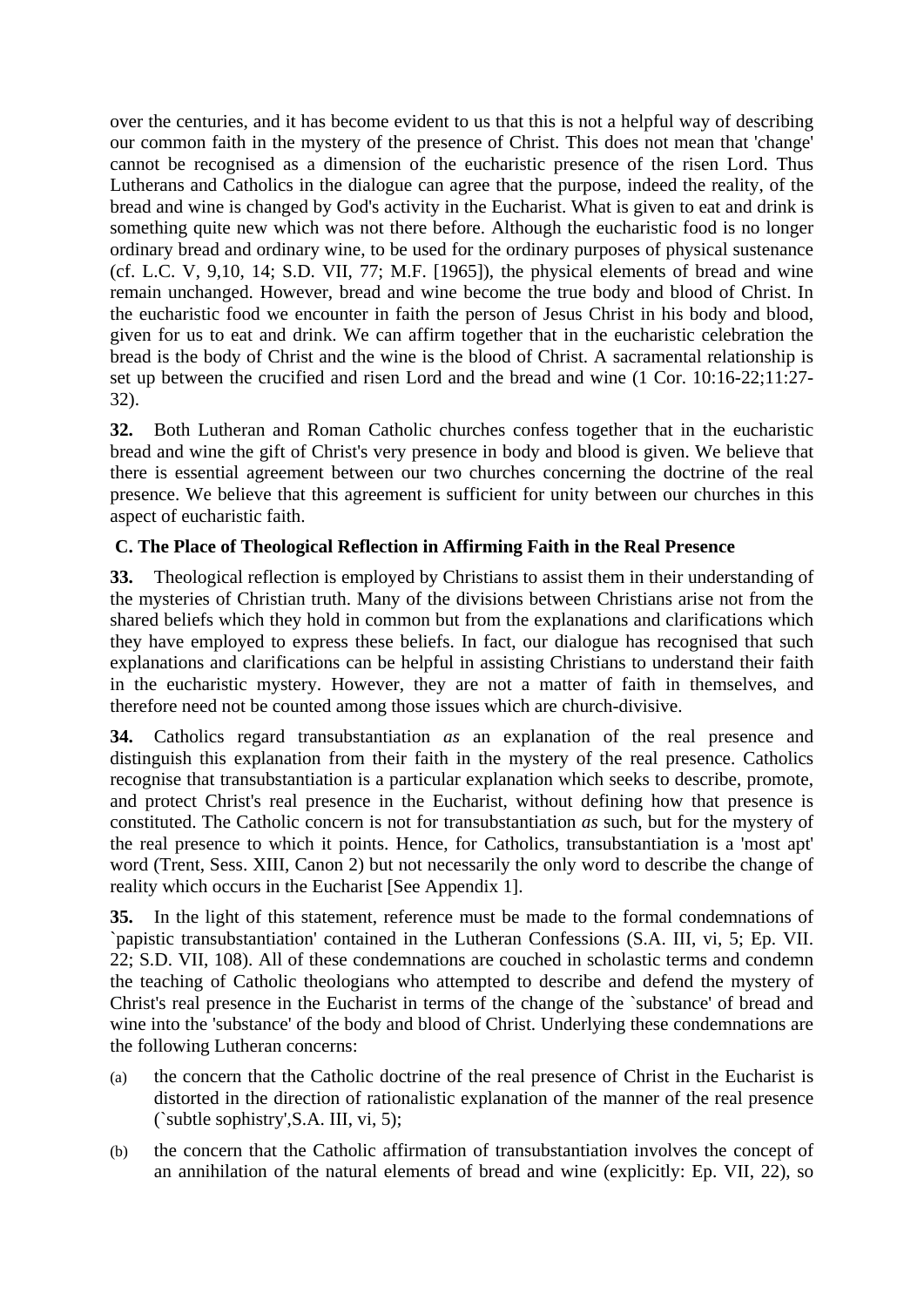that 'the consecrated ... bread ... is no longer bread' (S.D. VII, 108);

(c) the concern that the Catholic support of transubstantiation entails misuse of the sacrament apart from its action and administration (S.D. VII, 108): the Word of God, Lutherans argue, applies to the actual sacramental action of the Eucharist as instituted by Christ, especially the eating and drinking of the body and blood of Christ by those who receive it — believers or unbelievers, worthy or unworthy (S.D. VII, 83-89).

**36.** With regard to the first two concerns, our dialogue considers that the stand taken by the Lutheran Confessions on transubstantiation does not impair the agreement in faith which we have been able to reach by our mutual exchange of convictions:

(a) The Lutheran Confessions rightly remind us of the dangers of rationalising the doctrine of the real presence. However, in our discussions we have come to realise that traditional Catholic teaching on transubstantiation does not have the intention of describing the manner of Christ's real presence in the Eucharist, but of safeguarding the objective and radical reality of that real presence — which is and remains an inviolable mystery.

- (b) The purpose of the traditional Lutheran insistence on the continuing 'reality' of bread and wine in the Eucharist has been to exclude the concept of annihilation of the natural elements, for that would tend, once again, to undermine the mystery of Christ's presence in the sacrament. However the notion of an annihilation of the natural elements has never gained official status as a dogma within Catholic teaching (see para. 30 above).
- (c) It is doubtful whether many Catholic theologians today would argue that transubstantiation is defined Catholic doctrine. Nor has the Catholic Church ever insisted on the scholastic theory and terminology of 'substance' and 'accident' as a matter of faith. Although the traditional Lutheran rejection of transubstantiation does point to dangers which any eucharistic doctrine must regard, we believe that it may be argued that the Lutheran condemnation does not apply to official Catholic doctrine on the Eucharist.
- (d) We consider that the notion of transubstantiation is not intended to have any independent doctrinal significance, but expresses from the Catholic viewpoint what we mutually confess as central, viz. Christ's real presence in the Eucharist. Hence, while Lutheran reserve towards transubstantiation will continue, we do not consider that transubstantiation as a theological theory is church-divisive. Christ's presence in the Eucharist is altogether a different matter, and in our dialogue we have reached agreement concerning this matter without recourse to the theory of transubstantiation.

**37.** Having said this, the problem of the traditional teaching about `transubstantiation' is still under discussion among Catholics and cannot be taken as definitively settled. For example, the teaching of Pope Paul VI's Encyclical Letter *Mysterium Fidei* must be taken into account. This encyclical was written in 1965 in a context where Catholic theologians were attempting to develop new approaches to the doctrine of the real presence. Some of these approaches spoke of the real eucharistic action as a `transignification' (a change in meaning) or as a `transfinalisation' (a change in purpose or finality). Paul VI welcomed these theological efforts and could agree that in the eucharistic action there is indeed new significance and new finality. However, he argued that these approaches, when taken in isolation, do not adequately safeguard the reality of the real presence. To safeguard what he called the 'ontological' reality of Christ's presence in the Eucharist, Paul VI wrote that it is necessary to attend to the Tridentine teaching that Christ is made present in the Eucharist by a change of substance, a change that the Catholic Church has called 'transubstantiation'.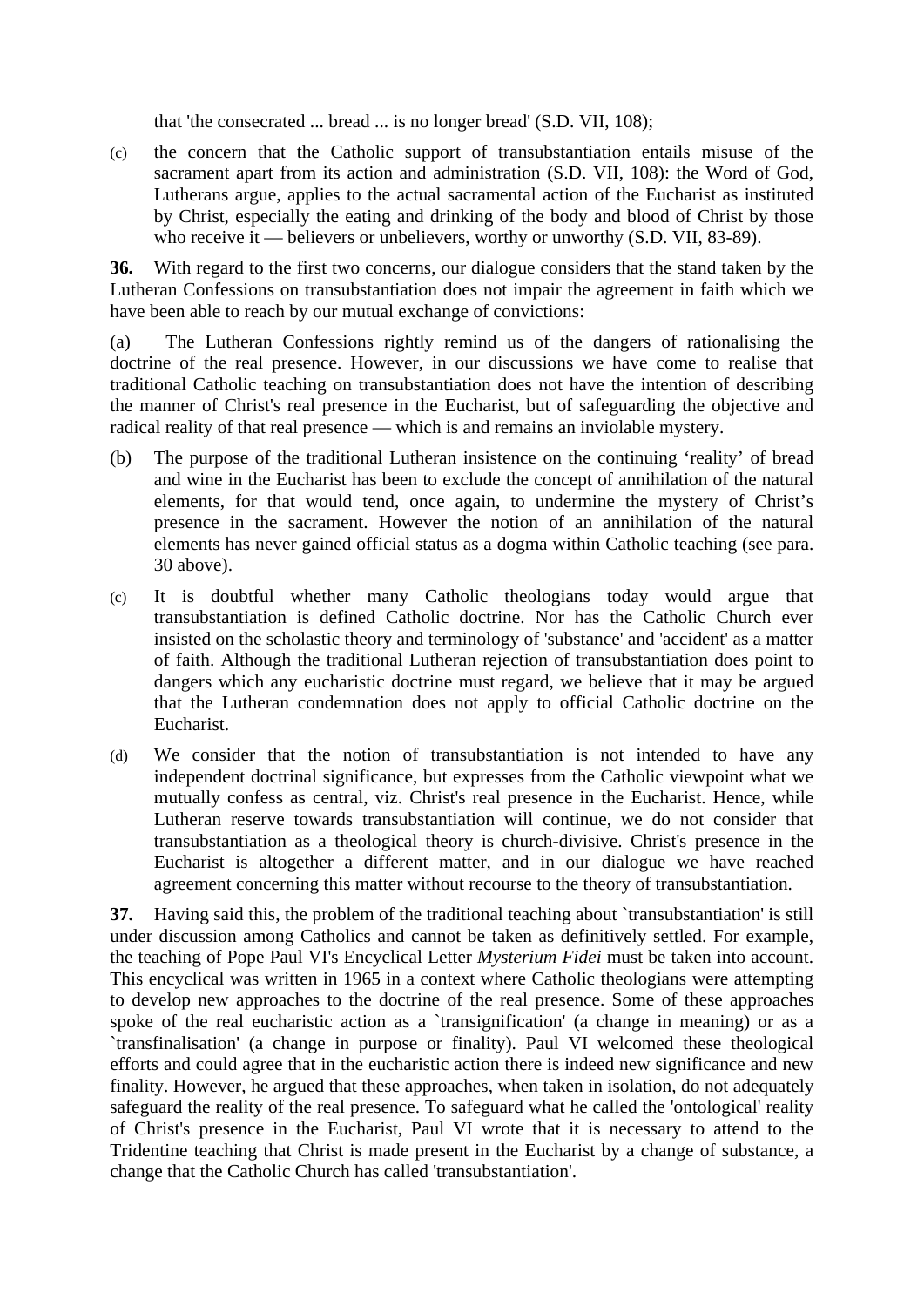**38.** Papal teachings must be understood in their particular context and interpreted according to their original purpose. Paul VI was writing in the context of the emerging theology of transignification and transfinalisation. He was not directly concerned with Lutheran and Catholic examination of the theory of transubstantiation. He invokes that theory simply to ensure that the truth it asserts will not be lost in the exposition of new theological theories. Catholic theologians, in examining his statements, discern three levels of thought:

- (a) When Paul VI uses terms such as 'ontological' reality, he is describing the radical, sacramental reality of Christ in the Eucharist which Catholics (and Lutherans) confess in faith. Faith employs philosophy in order to express itself, but faith is distinguishable from philosophy, even here.
- (b) Paul VI refers to the 'unique and truly wonderful change' through which the real presence of Christ in the Eucharist is brought about. `Change' and `real presence' have been so closely linked in the minds of Catholics that to deny one has been to deny the other. Paul VI takes this close relationship for granted. Our dialogue believes that when Catholics speak of changed reality they mean what Lutherans refer to as the sacramental identification between the eucharistic bread and wine and the body and blood of Christ.
- (c) Paul VI describes this change in terms of `substance transformed into substance'. In doing this he is employing the thought-patterns of scholastic philosophy. Many Catholic theologians argue that the theory of transubstantiation is distinguishable from an assertion of `change' and certainly from an affirmation of faith in the real presence.

**39.** The work of a dialogue such as ours cannot evade such real concerns. We offer the distinctions which we have discerned as a possible way forward for Catholic thought. Lutherans may consider that these are issues which are of importance to Catholics only and have no relevance for Lutheran thought. Our dialogue has shown to Catholic and Lutheran partners that philosophy and theological reflection are inescapably employed by Christians in their efforts to express their faith, and notably their faith concerning the Eucharist. In the dialogue we have been assisted by the study of such theological concepts as *anamnesis,*  transignification, transfinalisation, identity and identification, as well as by our efforts to understand the subtleties of transubstantiation. All of these concepts are employed solely to assist us in our mutual confession of the unequivocal reality of Christ's presence which is at the core and heart of the Eucharist.

**40.** The polemical bitterness employed by our churches in the past to criticise the thought patterns of the opposite party cannot be allowed to determine or influence our dealings with each other in this century. Where there is unity of faith, there must be room for a variety of theological explanations and expressions.

#### **D. The Continuation of the Real Presence**

**41.** The third aspect of the condemnation (para. 35(c)) found in the *Formula of Concord (S.D.* VII, 108) concerns the continuation or perduration of the real presence of the Lord in the Eucharist apart from the sacramental action, viz. 'the entire external and visible action of the Supper as ordained by Christ' (S.D. VII, 86). Hence the *Formula of Concord* rejects the practice whereby the bread is 'locked up, or carried about, or exposed for adoration' (S.D. VII, 87). In our discussions we have come to the following conclusions:

- (a) Our dialogue agrees that the Lord *is* present in the Eucharist primarily within the action of the sacrament and that the reception of his true body and blood by the faithful is an essential aspect of the Eucharist as instituted by Christ.
- (b) We agree that the real presence of Christ in the Eucharist is not limited to the actual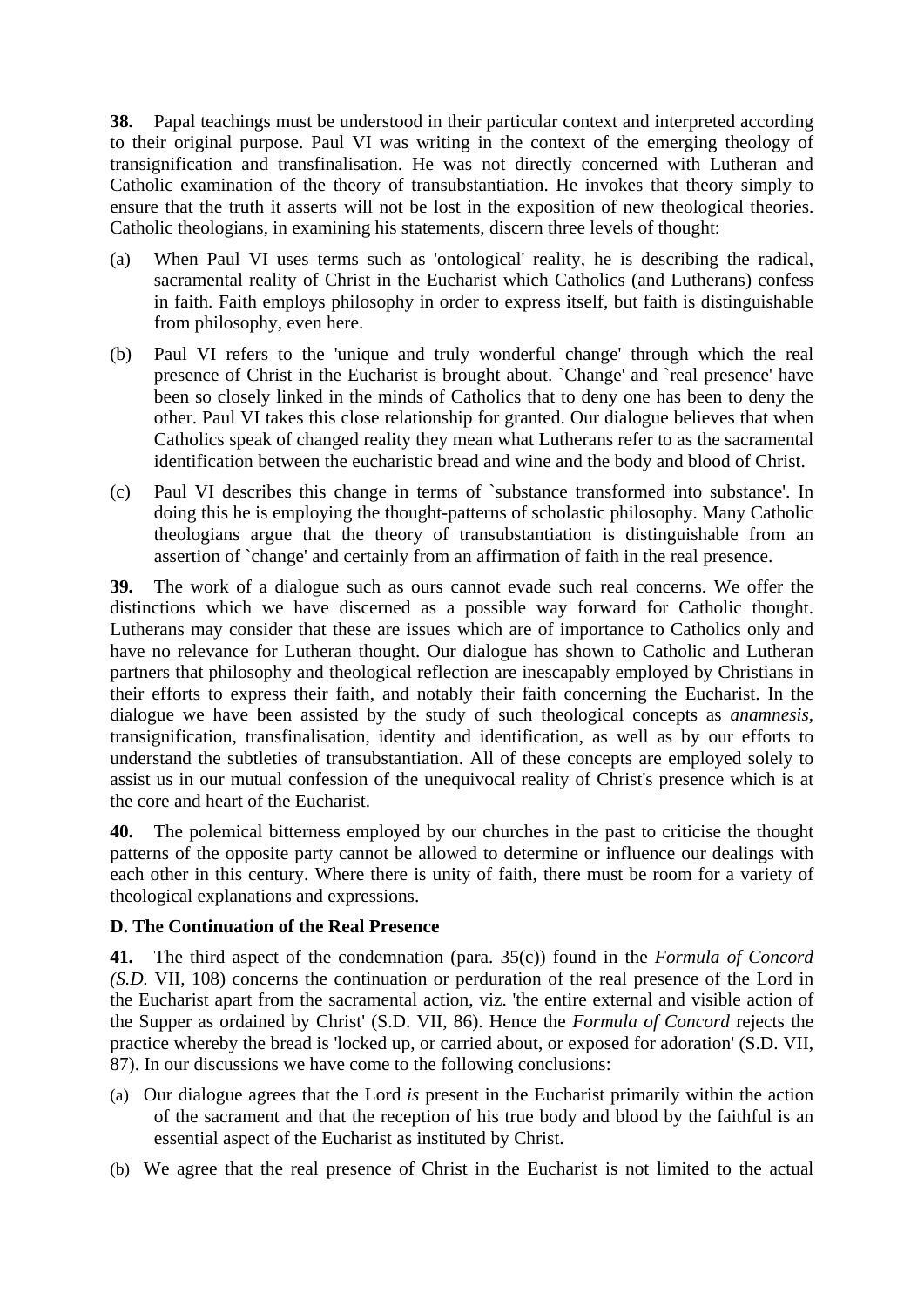moment of reception but endures throughout the total sacramental action (S.D. VII, 83- 87; Trent, Sess. XIII, Canon 4).

- (c) Recent official Catholic pronouncements lay stress on the importance of Viaticum (communion for the dying) as well as Communion for those who cannot attend the regular celebration of the Eucharist within the worshipping community (E.M. [May 25, 1967], 39, 40, 49; *Pastoral Care of The Sick* [December 7, 1972], 26, 73, 175, 176; E.S. [June 21, 1973], 5). Following the practice of the early Church, it has also been Lutheran practice to take the sacrament from the altar to sick and dying parishioners. Our dialogue agrees that the ultimate purpose of reserving the sacrament outside of the actual celebration of the Eucharist is the administration of Viaticum and the distribution of Christ's body and blood to the sick and to those who are prevented from attending the eucharistic celebration. Such reservation of the sacrament must thus be regarded as an extension of the sacramental action to include those who would normally comprise the worshipping community. In this respect, too, Christ's real presence in the Eucharist transcends the limitations of time and place. The sick and dying are united with the worshipping community in its eucharistic celebration.
- (d) In our dialogue, we have disagreed on the practical consequences to be derived from this agreement. Catholics hold that while the practice of the adoration of Christ in the Eucharist is not the original and primary reason for the reservation of the sacrament, it is nevertheless a 'praiseworthy custom' (Pius XII, M.D.; A.A.S.39 [1947] 569) and 'essentially proper' as a public manifestation of faith in Christ's real presence (E.S. 5). For Catholics, the real presence of the Lord in the Eucharist remains as long as the eucharistic bread and wine remain in their completeness. The consecrated bread and wine are to be treated with the respect due to the Lord himself.
- (e) Although some Lutheran Fathers (e.g. Luther and Chemnitz) similarly taught that the sacramental action continues until all consecrated elements are consumed, Lutherans believe that the point at which the total sacramental action — and therefore the real presence of the Lord in the Eucharist — ceases cannot be firmly pinpointed, *as* the biblical accounts provide no certain information on the subject. Nevertheless, Lutherans have insisted that the consecrated elements remaining after the eucharistic celebration are to be treated with reverence. But they hold that when Christ instituted the Eucharist he intended it to be eaten and drunk and that it is not the purposeion of the sacrament to be reserved for its own sake or carried in process or exposed for adoration. This understanding of the sacramental action as limited to the use for which it was instituted precludes neither the adoration of Christ's body and blood during eucharistic celebration nor the communion of the sick with the sacrament consecrated within communal worship (since the intention and goal in this case is clearly the reception of Christ's body and blood).

**42.** Our dialogue considers that the agreement we have been able to reach on the real presence of Christ in the Eucharist is unimpaired by the differences between us with regard to the practical consequences to be drawn from our mutual confession of Christ's real presence in sacramental action. This mutual confession challenges Catholics in their eucharistic practice to manifest even more clearly their recognition of this essential aspect of the sacrament, viz. the reception of Christ's true body and blood. It also challenges Lutherans in their eucharistic practice to treat the consecrated elements remaining after the eucharistic celebration with the reverence due to them and not to mix them with unconsecrated elements.

## **IV. Christ's Sacrifice in the Context of the Eucharist: Our Common Faith**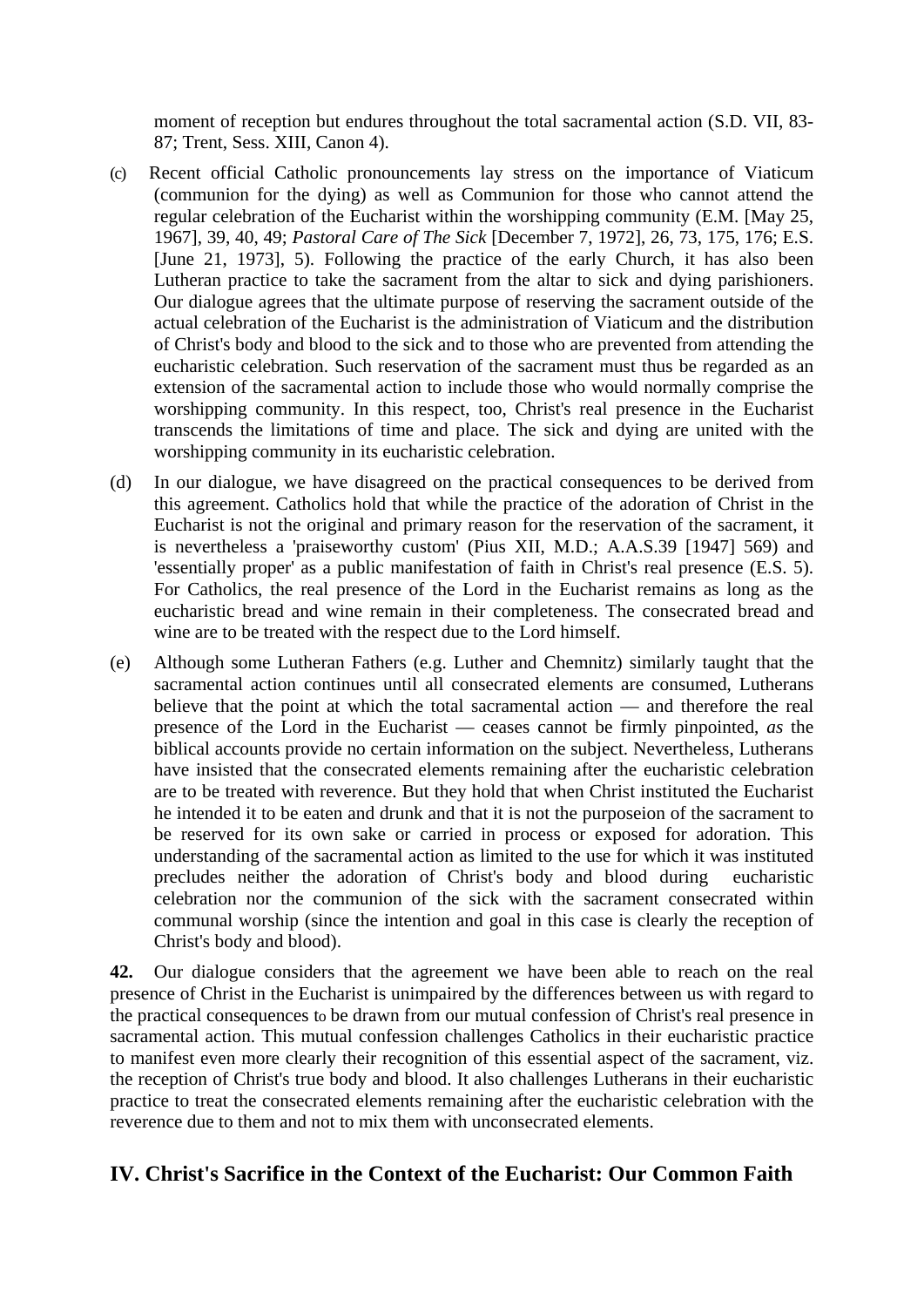**43.** Catholics and Lutherans hold in common that the Christ who is present in his body and blood in the Eucharist is the same Christ whose death on Calvary was the sacrifice for the sins of the hthe Eucharist is celebrated in the Church, 'proclaiming the Lord's death until he comes' (1 Cor. 11:26). In the eucharistic celebration, Christ is made present among us as the Lord who lived, died, and was raised to glory. Christ is present among us in a unique sacramental manner. By the power of the Holy Spirit in and through the word proclaimed in the institution narrative (Matt. 26:26ff), the person and saving activity of Christ the Lamb of God are made present. This proclamation reaches its consummation 'for us' (1 Cor. 11:24) in the eating and drinking of the sacramental bread and wine, the body and blood of the crucified and glorified Christ, sacrificed for us once for all on the Cross of Calvary. The risen Lord is given to us in his redemptive activity, so that he brings forgiveness of our sins and reconciliation with the Father through himself.

**44.** At the same time, our incorporation into Christ, established at Baptism, is nourished and strengthened by our participation in the Eucharist. Thus in the Eucharist there is a *koinonia*  (community and fellowship) between Christ and the faithful and among all the fellowredeemed who join in celebrating the Eucharist. In this way, the Eucharist, by virtue of Christ's sacrifice on Calvary, shows the Church to be present and visible in faith as the body of Christ (1 Cor. 10:17; S.D. VII, 44; L.G. 7).

**45.** In addition, through the work of the Holy Spirit in the Eucharist, we who are incorporated into his sacrificial death are given the gift of an eschatological hope, our inner renewal, and the strengthening of faith and love. Although we have not yet reached the perfect fulfilment of our *koinonia* with Christ and each other, nevertheless all the benefits of the sacrifice on Calvary are present and effective for us through faith. In love toward one another and in hope, we anticipate the consummation at our Lord's return and the celebration of the great Eucharist in the kingdom of God.

**46.** The whole celebration of the Eucharist is a sacrifice of praise and thanksgiving to God. Both Churches share this overall perspective of the Sacrament of the Altar. Whatever differences otherwise exist in eucharistic doctrine, they cannot diminish this shared view of the Eucharist as the great sacrifice of praise and thanksgiving.

**47.** Lutherans stress this sacrifice of praise primarily as the response of the assembled congregation to God's gifts given in the Eucharist. As the *Apology of the Augsburg Confession* explains, 'Faith ... uses the ceremony itself as praise to God, as a demonstration of its gratitude, and as a witness of its high esteem for God's gifts. Thus the ceremony becomes a sacrifice of praise' (Ap. XXIV, 74). And further: 'By [the eucharistic sacrifice]... those who have been reconciled give thanks or show their gratitude for the forgiveness of sins and other blessings received' (Ap. XXIV, 19). In this sacrifice of praise and thanksgiving the faithful actively participate in Christ's sacrifice by offering up to God the gifts of themselves, their possessions, their talents, and their time, as a living sacrifice (Rom. 12:1; Heb. 13:15). In the eucharistic celebration the faithful accept their role as those in whom Christ is glorified (John 17:10). In thankfulness to Christ for his sufferings and sacrifice they show their willingness in faith to suffer with him and to receive his sufferings and sacrifice on Calvary into their own lives. This identification in faith with Christ's suffering, the humble acceptance of God's will, and the sharing of God's gifts with others in love (Heb. 13:16), is an expression of faith and of thanksgiving to the Father for his mercy and grace in Christ. By offering themselves to God in the Eucharist the faithful offer him a spiritual sacrifice of praise and thanksgiving (Ap. XXIV, 26, 30, 32).

**48.** (a) In Roman Catholic teaching this sacrifice of praise and thanksgiving is closely linked with the sacrificial presence of Christ in the Eucharist. Because Christ's sacrificial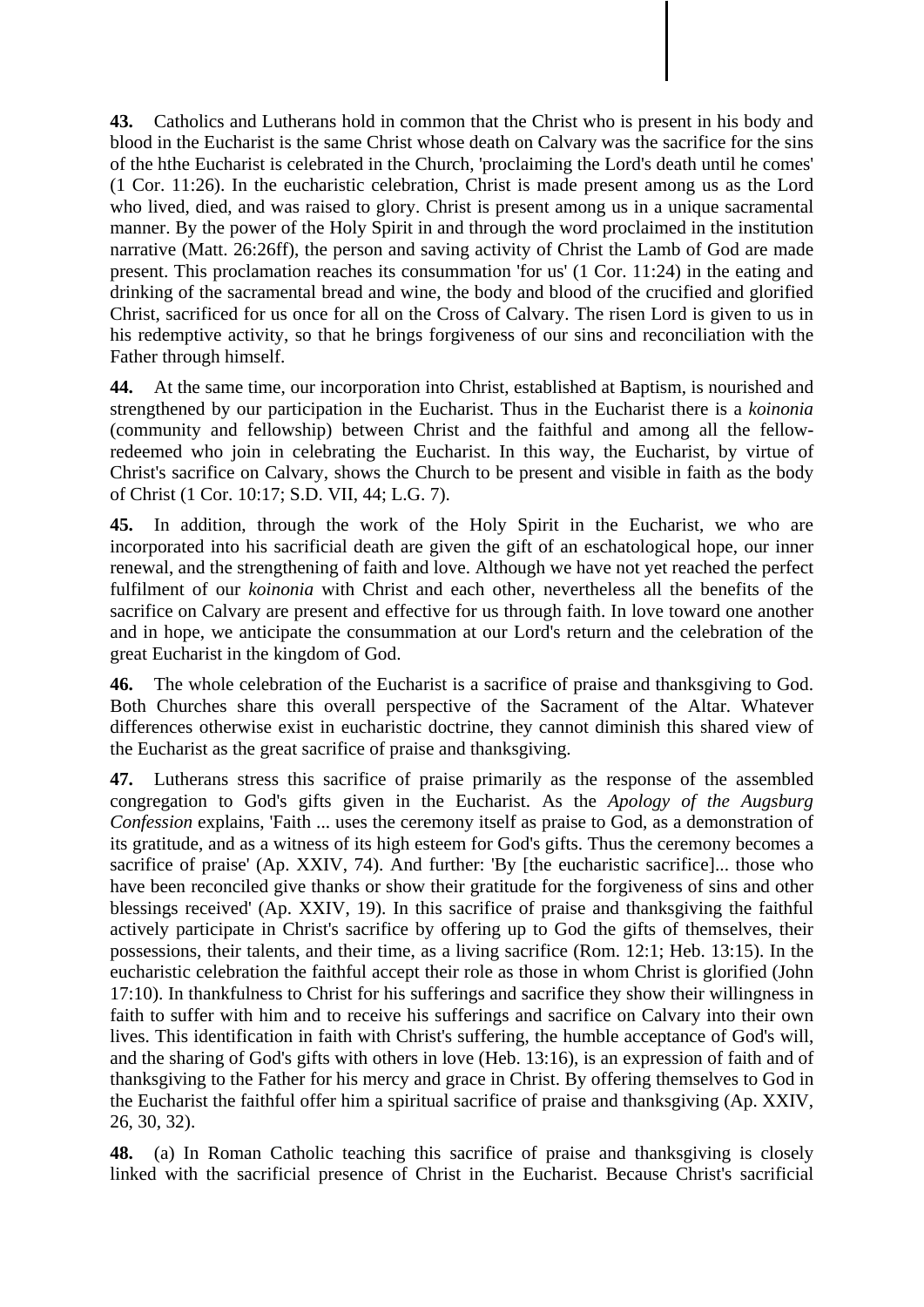death is `proclaimed' in the Eucharist (1 Cor. 11:26), and so becomes a present reality, the celebration of the Eucharist is itself an act of thanksgiving, as its name — *eucharistia,*  thanksgiving — suggests. Vatican II says: 'The Church has never failed to come together to celebrate the Eucharist ... "giving thanks to God for his inexpressible gift" (2 Cor. 9:15) in Christ Jesus ....' (Sac.Con. 6).

And further: 'The eucharistic sacrifice is the source and the summit of the whole of the Church's worship and of the Christian life' (E.M. 3.e.).

(b) Catholics also link this praise and thanksgiving with the offering Christ makes of himself to the Father, which is his supreme act of praise. In Mark 14:26 he concludes the distribution of his body and blood to his disciples with a hymn of praise to the Father. Similarly, in the view of his impending suffering and death for the sins of the world, Christ offers a prayer of thanks to the glory of his Father (John 17; cf.12:23-28; 13:31ff; Heb. 13: 12- 15). In the form of praise Christ accepts his death on the cross, through which the world will be redeemed. The proclamation of Christ's death and resurrection in the Eucharist by the faithful is a participation in Christ's supreme act of praise. Thus the faithful, `remaining closely united to Christ..... enjoy intimate familiarity with him and offer heartfelt prayer to him for themselves, for all those who are dear to them, for peace and for the salvation of the world, offering their entire lives with Christ to the Father in the Holy Spirit' (E.S. 80).

**49.** Therefore, our Churches agree in confessing that the eucharistic celebration of the assembled congregation is the great sacrifice of praise and thanksgiving. Each Church has distinct emphases in this matter, but our dialogue does not consider that these views are conflicting or divisive. Rather, they mutually enrich and complement one another. The proclamation of Christ's death in the Eucharist, in which he is present with all his redeeming power in his body and blood, is a celebration of the victory of his sacrifice for us, and that celebration is our sacrifice of praise and thanksgiving. And at the same time, we respond to his gift of himself and his saving death in the Eucharist in a sacrifice of praise and thanksgiving to God by offering to him all that we are and have. Both of these aspects are reflected in our eucharistic liturgies and have their basis in Hebrews 13:15f.

**50.** The Lord's Supper commemorates the unique sacrifice of Calvary. This sacrifice includes passive and active elements. On the one hand, by the Father's will the sinless Christ accepted death on the Cross, suffering for our sins in our stead (Isa. 53:4-6, 12; Rom. 8:3; 2 Cor. 5:21; Gal. 3:13; Phil. 2:8; 1 Pet. 2:24; 3:18). On the other hand, he willingly handed over his life to the Father as atonement (Mark 10:45; John 10:18; Eph. 5:2; Heb. 9:14). Thus Christ was not merely Victim, but self-offering High Priest who in a unique mediation brought about reconciliation between God and sinful humanity and conquered sin, death, and the devil (Heb. 2:14; 1 John 2:2; 3:8f; Rev. 1:18).

**51.** This active sacrifice is an event which took place once for all and as such cannot be repeated. Our dialogue is unanimous in agreeing that there is no sacrifice which human beings can offer which can usurp the place of this unique, saving event on Calvary (Heb. 7:26f; 10:11f; 1 Pet. 3:18). The whole function of the Eucharist in God's plan of salvation hinges on the presence in the sacrament of Jesus Christ and his sacrifice on Calvary as the one and only source of salvation. This sacrifice on Calvary, in which Christ exercises his unique mediation, alone gives meaning and content to the sacramental celebration.

**52.** The words of institution of the Lord's Supper contain certain important elements which link the celebration of the Eucharist with the sacrifice on Calvary. The accounts o f the Supper are set in a context of expectation of Christ's imminent passion and death. When in future the Supper is repeated 'in remembrance of me ', this will be related to the death of the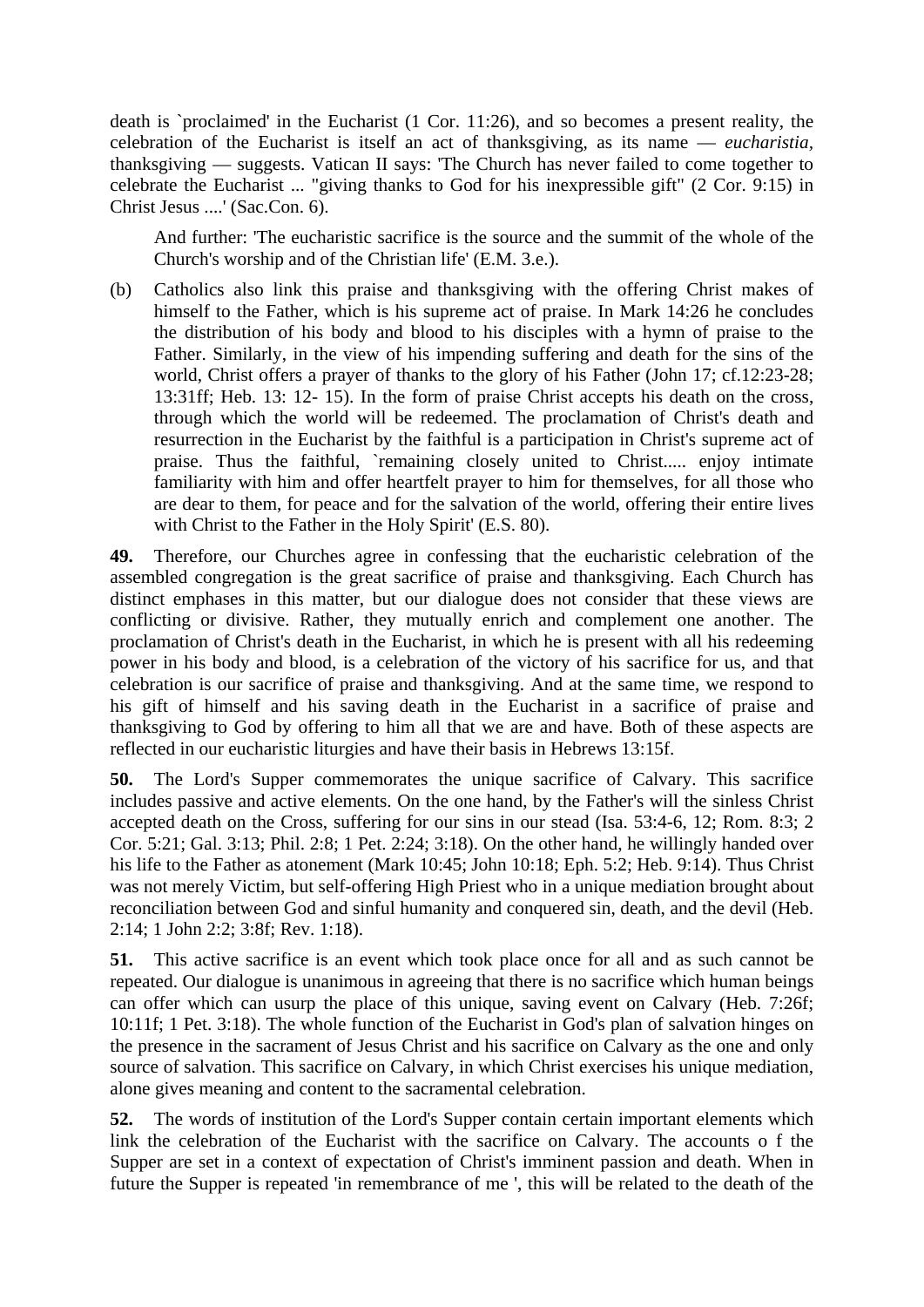Lord already accomplished. The celebration of the Eucharist will be `remembrance' of the death of the Lord, sacramentally bringing that saving event into the present as an effective reality here and now *(anamnesis).* The institution narratives themselves use sacrificial language. The reference to the blood 'poured out for you' (Matt. 26:28; Mark 14:24; Luke 22:20) echoes the Jewish liturgical action of pouring out the blood of the victim. And the words, 'my body given for you', interpret the approaching death of Christ *as* the one who offers himself to God for the sins of all people (Isa. 53:3f; Mark 10:45; 1 Cor. 5:7; Eph. 5:1, 25; 1 Tim. 2:5f; Heb. 2:14-17; 7:27; 9:14; 10:12).

**53.** Christ's sacrifice on Calvary and the Eucharist are inseparably bound together, because the same Lord is totally present for our sakes in the Eucharist who was once crucified and rose again. He is present, however, in a specific manner. He gives us his body to eat which was offered for us on Calvary. He gives us his blood to drink which was poured out for us on the Cross. Because of the presence of the crucified and risen Lord, his once-for-all saving death is made present in the eucharistic action, without losing its uniqueness, in the repetition of the Eucharist. In this way, Christ's sacrifice is present, and in faith we abundantly receive the fruits of his offering and suffering on Calvary.

**54.** The New Testament indicates that the sacrificial death of Christ is `proclaimed' as a present reality through the eating and drinking of the eucharistic bread and wine. Christ himself has given the sacrament this meaning. The once-for-all sacrifice is not repeated, but that sacrifice which took place 'once' is nevertheless present (1 Cor. 11:26; Matt. 26:28; Mark 14:24). Because the Lord sacrificed on Calvary is the same Lord who is present in the consecrated bread and wine, the Eucharist gives access to Christ's sacrifice on Calvary and to its fruits. When Christ's passion is 'remembered' in accordance with his command, 'Do this in remembrance of me' (Luke 22:19; 1 Cor. 11:24f), the Church 'comes in contact with the sacrifice of Christ anew: it receives new life from him and the power to die with him' (Lutheran-Roman Catholic Joint Commission, *The Eucharist,* 36, p. 12). Both Churches hold that the distinctive ways in which they interpret the Eucharist do not diminish the uniqueness of Christ's sacrifice on Calvary.

**55.** Our dialogue therefore affirms that there are no differences between us on the question of the uniqueness of Christ's sacrifice on Calvary. That original sacrifice is unrepeatable, perfect, and complete, and the Eucharist can in no way supplement or add to it. A considerable part of our discussions has centred on another issue: in what sense the Eucharist can be regarded as a sacrifice or offering to God on the part of the faithful.

**56.** Since the Reformation this issue has been the subject of considerable disagreement. Indeed, the attack of Luther and his followers on the Roman Catholic doctrine of the Mass as sacrifice was directed not merely at irregular practices which they observed and which they regarded as a genuine expression of Catholic doctrine, but especially at a widely held theology of the Mass. The Lutherans objected to treating the Mass as a work of human merit offered to God to propitiate him and to placate his wrath. Although they agreed that the efficacy of the Mass did not depend on the individual's faith they rejected the view of the Mass as an offering which, if correctly performed by the priest, would automatically influence God. They opposed a widely held interpretation of ex *opere operato,* according to which the mere performance of a sacramental rite itself would confer grace [See Appendix 2]. They were concerned to show that God's grace and forgiveness in Christ is grasped and appropriated by faith (A.C. XXIV, 29; Ap. XIII, 18-23; XXIV, 11-13, 25ff).

**57.** Our discussions have revealed that this particular aspect of the question at issue between us is no longer divisive. In recent years, Catholic teaching, especially at Vatican II, has demonstrated a clear concern to counteract false interpretations of a popular kind which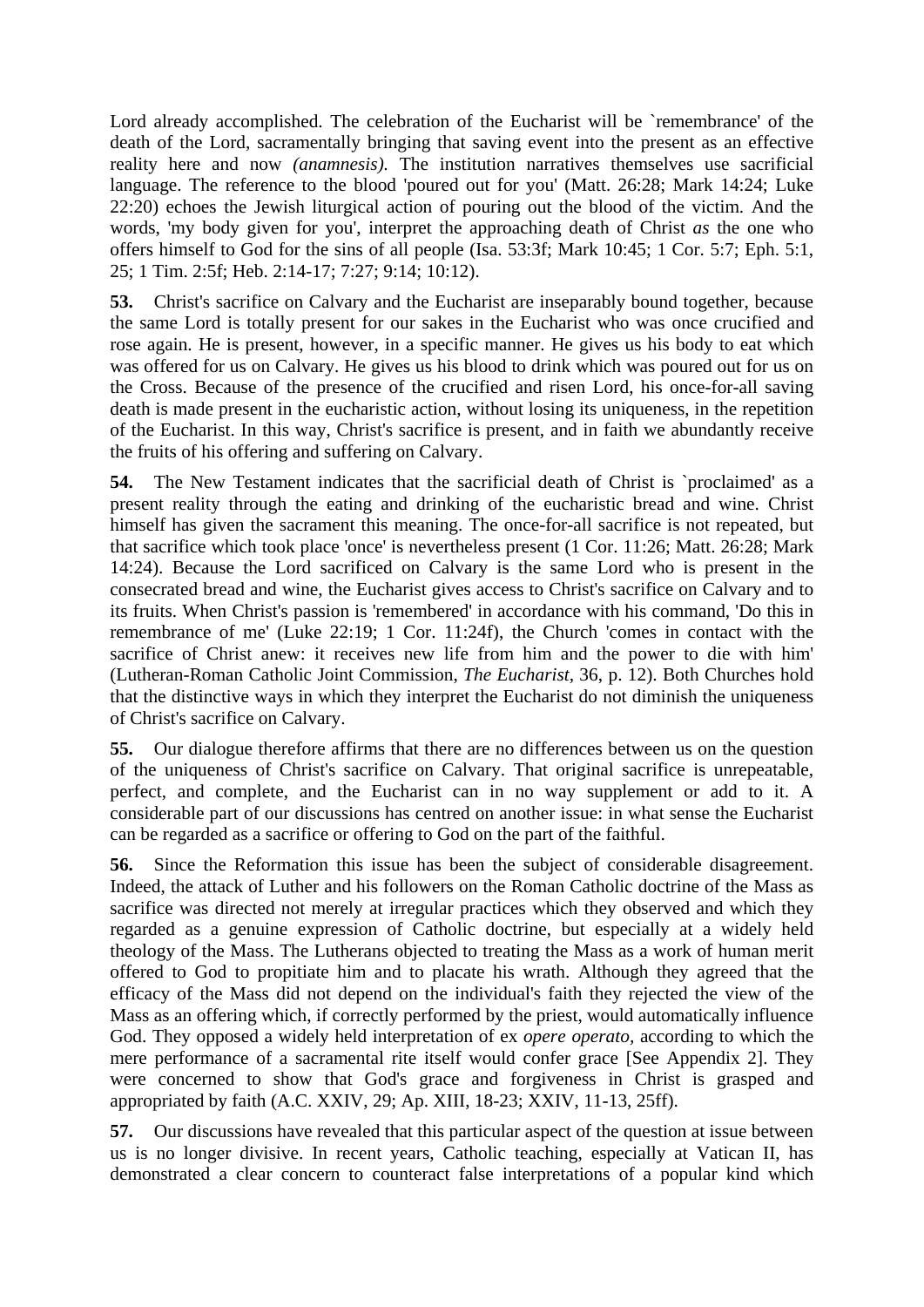regard the participation of the redeemed in the sacrifice of Calvary at the Eucharist as a work which will automatically influence God. Vatican II avoids the phrase *ex opere operato* and stresses the objectivity of the eucharistic action by referring simply to Christ's presence and action (Sac.Con. 7). At the same time, it holds the objectivity of Christ's presence in tension with a new stress on the sacrament as a personal encounter of Christ with his people; the Eucharist thus presupposes faith and nourishes it (cf. Sac.Con.59). Alongside the objective certainty of Christ's efficacious presence in the sacrament, Vatican II insists on the central role of faith. Hence the traditional Lutheran concern about the *ex opere operato* action of the Mass does not apply to official Catholic teaching today. In fact, Lutherans agree with the stress on the eucharistic action as *ex opere operato* insofar as it guarantees the objectivity and dependability of the sacrament as the action of Christ. His presence and his benefits can be relied on to be present in the Eucharist. Although the term *ex opere operato* is not often found in contemporary Catholic theology, Catholic teaching still emphasises that the action of God is effectively present in the Eucharist because of the unchangeable promise attached to the command of Christ in the Lord's Supper. This teaching is also held by Lutherans.

**58.** Another traditional aspect of this controversy has centred on the question whether the Mass as offered up to God by the faithful is a `propitiatory' sacrifice. Our dialogue has paid particular attention to this question. The Council of Trent says of the Eucharist: 'This sacrifice is truly propitiatory, so that, if we draw near to God with an upright heart and true faith, with fear and reverence, with sorrow and repentance, through it "we may receive mercy and find grace to help in time of need" (Heb. 4:16)' (D.S. 1743). It is important to remember that Trent also taught that Christ's sacrifice was accomplished 'once and for all' on Calvary and that the efficacy of the Eucharist flows from Calvary. Catholics do not believe that their participation in the Eucharist constitutes a new propitiation beyond that of Calvary. They understand Trent's teaching that the Eucharist is propitiatory to mean first, that Christ's unique propitiatory sacrifice is made sacramentally present in the Eucharist and second, that the saving power of the Cross is applied to us in the Eucharist if we approach it with repentance and faith. Understood in this way, Lutherans can agree with this emphasis, although they question whether the term 'propitiation' should be used in connection with the Eucharist.

## **V. Christ's Sacrifice and the Eucharist: Questions at Issue**

**59.** Although Lutherans and Catholics agree that Christ's sacrifice on Calvary is unique, unrepeatable, and complete, the question of the involvement of Christians of subsequent generations in this sacrifice has been a matter of long-standing dispute. The question at issue between us is not *whether* we participate in Christ's sacrificial death in the Eucharist. Together we affirm that in the Eucharist the faithful participate in Christ's sacrificial death. Because his sacrifice on Calvary is not merely a historical memory, but a reality which becomes present and effective in the eucharistic celebration, the faithful are drawn into *koinonia* with Christ and his sacrificial body and blood (1 Cor. 10:16). The question at issue is rather how the participation of Christians in Christ's sacrifice is to be understood. Do the faithful share in Christ's sacrifice in such a way that the Eucharist can be regarded as a sacrifice to God on their part? Does the worshipping community in the Eucharist 'offer Christ' to the Father, as Catholics teach? Or is the participation of the faithful in the sacrifice of Christ concentrated in the benefits which the faithful receive in the Eucharist, as Lutherans have stressed?

**60.** In the Catholic Eucharistic texts the words 'we offer' are used to express the church's offering of Christ, and of itself, to the Father. This usage depends on the theological understanding that through Baptism the faithful are incorporated into Christ, Through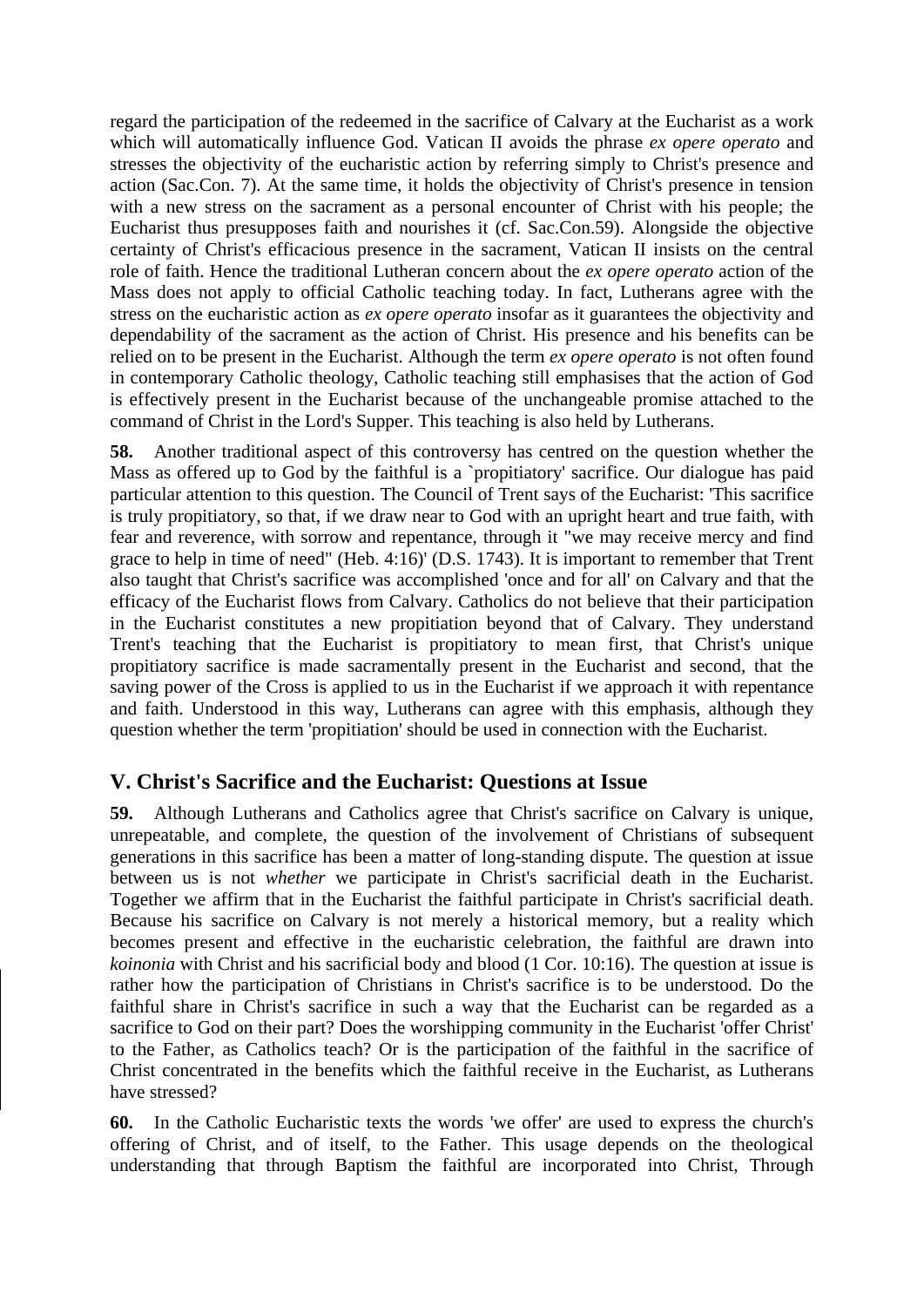Baptism they are made members of the body of Christ and because of this union with Christ they are constituted a royal priesthood (1 Pet. 2:9; Rev. 1:6; 5:10). Because of this baptismal union with Christ, Catholics believe that in the Eucharist they are drawn into Christ's selfoffering to the Father in such a way that they become participants in Christ's offering of himself. The eucharistic community 'offers Christ' only because of Christ's grace and because he draws the faithful into his own offering. Apart from Christ, apart from the offering of himself on Calvary, made sacramentally present and effective in the Eucharist, there is no offering we can make to God (John 15:5).

**61.** In general, Lutherans have considered that the prime purpose of the Eucharist is to communicate God's forgiveness to the faithful and to strengthen their faith in Christ. Because the risen Christ is truly present in the Eucharist in his crucified body and blood, the forgiveness of sins, promised at the Last Supper (Matt. 26:28) and won on the Cross (Eph. 1:7; Col. 1:14; Heb. 9:22), is imparted to the believer in the sacrament. Consequently, Lutherans have usually laid emphasis on reception of the Eucharist: the faithful receive what Christ has gained for them on the Cross, viz. the benefits and fruits of his sacrifice. For this reason Lutherans have traditionally been critical of any suggestion that Christ or his sacrifice on the Cross is offered up to the Father by the priest, by the people, by the Church. They fear that this understanding of the Eucharist leads to a confusion of Christ's action and ours, opens the door to a false stress on human achievement, and calls into question Christ's unique sacrifice.

**62.** Catholics in the dialogue have been able to assure Lutherans that when Catholics speak of 'offering Christ' in the sacrifice of the Mass they do not deny or undermine the once-for-all nature of Christ's sacrifice on Calvary. They have pointed out that the offering of Christ by the eucharistic community is not a new offering. Rather, in the Eucharist the community, already one with Christ in Baptism, affirms his unique sacrifice in faith, participates in his self-offering to the Father, and pleads to God for mercy on the basis of his sacrifice on the Cross. In this sense, `to offer up Christ' is an application of Christ's sacrifice in our own time. While Lutherans acknowledge the significance of the incorporation into Christ as a vital dimension of eucharistic faith, they have continued to ask Catholics whether this view of the offering of Christ by the Church is not in danger of undermining Christ's self-offering on behalf of the Church. In turn, in the light of our eucharistic incorporation into Christ, Catholics have asked Lutherans to consider whether a radical distinction can be made between our offering of praise and thanksgiving in Christ and the eucharistic offering of Christ to the Father.

**63.** In our discussions on the participation of the redeemed in Christ's sacrifice we have become aware of a difference of emphasis in our understanding of the significance of the Eucharist for the forgiveness of sins. The difference in our respective traditions applies both to theology and to pastoral practice. Lutherans have always summarised the purpose and benefits of the Eucharist in terms of the forgiveness of sins given in the sacrament (e.g. Ap. XXIV, 90; S.C. VI, 6; L.C. V, 22-32). Catholic theological concerns have centred on the offering up of Christ by the faithful, as they share in his one great offering to the Father, proclaimed and celebrated anew in the Eucharist. But Catholic pastoral practice is more complex. It has been traditional Catholic belief that the Lord Jesus present in the Eucharist is offering us mercy and the forgiveness of our sins (see D.S. 1743). Yet Catholic teaching requires that a member of the faithful who is in a state of *serious* sin must ordinarily be reconciled with God and the Church through the sacrament of Penance before partaking of the body and blood of Christ in Holy Communion (D.S. 1661). While Catholics are aware of the link between the Eucharist and the forgiveness of sins, the latter is not the principal category by which they understand the purpose and benefits of the Eucharist. However, Catholic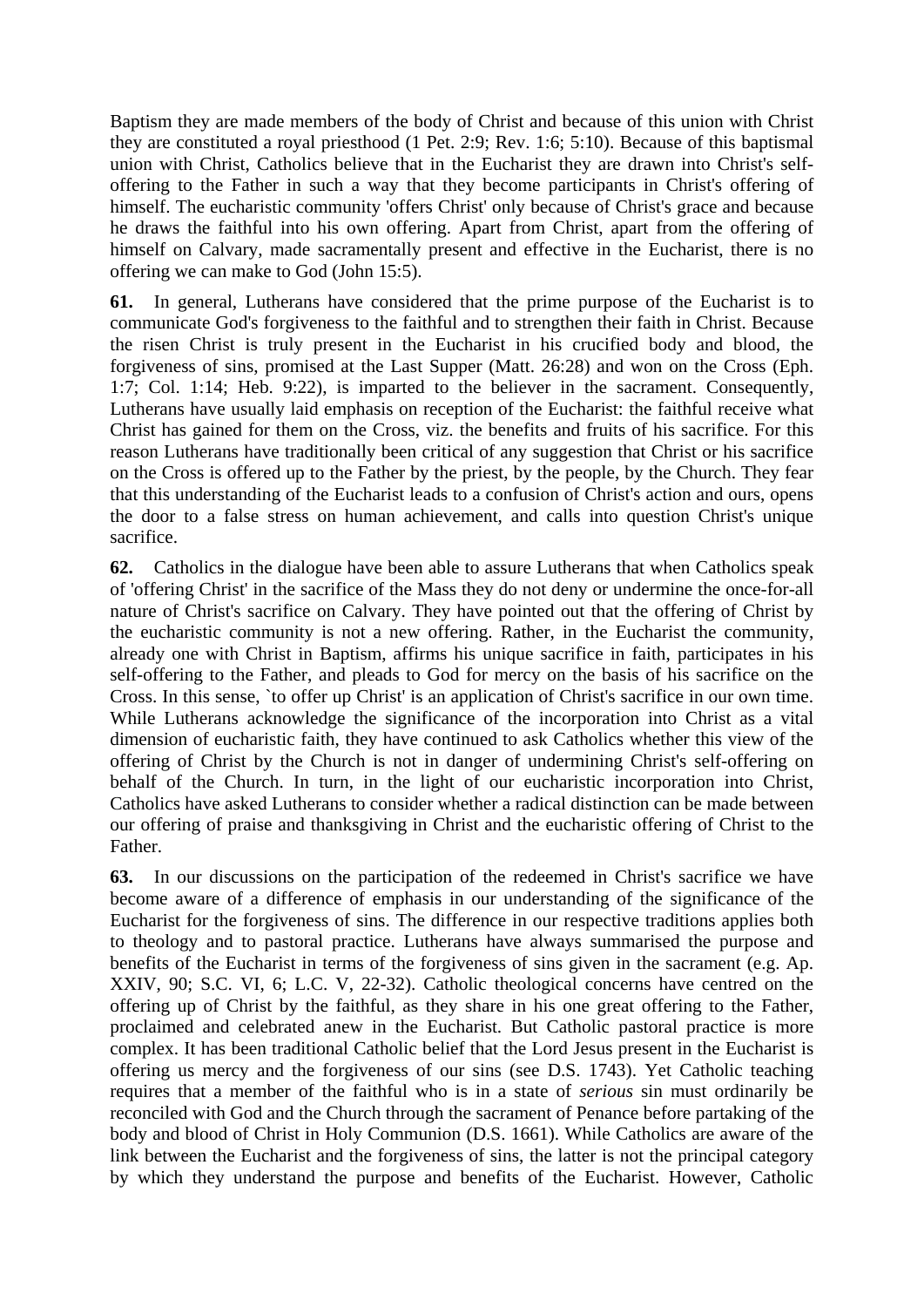participants in the dialogue have come to see that there is need for a clearer awareness by Catholics of the traditional belief in the presence of the forgiving Lord in the whole action of the Eucharist. In our discussions we have come to understand that when Christ's saving work on Calvary becomes a present reality in the Eucharist, the faithful share in all the benefits won by that sacrifice: forgiveness of sins, communion with Christ and with each other, and inner renewal. Our traditions therefore challenge one another to give fuller expression to all the implications of the Eucharist for the total life of the Christian and the Church. Indeed both Lutherans and Catholics could well benefit from a reappraisal of the Eucharist as food for a Church simultaneously redeemed and sinful.

**64.** The question of Mass for the dead has been a contentious issue since the time of the Reformation. According to the teaching of the Council of Trent, the Mass is offered 'not only for the sins, punishments, satisfaction and other necessities of the faithful who are alive, but also for those who have died in Christ but who are not yet wholly purified' (D.S. 1743; cf. 1753).

- (a) Lutherans have argued that if Masses for the dead have the intention of remitting satisfactions in purgatory, they are a denial of the doctrine of righteousness of faith in Christ (Ap. XII, 13-16; XXIV, 64). Furthermore, Lutherans believe that the benefits of Christ's death on the Cross are given in the Eucharist to those who participate in it in faith. Hence the benefits cannot be applied to others, whether living or dead (Ap. XXIV, 11, 64, 94).
- (b) Catholics see the offering of Mass for the dead within the context of the common Christian tradition of intercessory prayer, a tradition which finds its authorisation in the Lord's Prayer. They pray for the dead because of their conviction that 'purgatory exists, and the souls Am...,inpri there are helped by the prayers of the faithful' (D.S. 998 983). Purgatory is often understood in Catholic theology today as the purification that occurs in death and beyond it, as a person is freed from sinful attachments and received into communion with God. Because of their belief in this cleansing process Catholics believe in intercession for the dead. They offer the Eucharist for the dead because they see it as not only God's gift to us but also the highest form of our prayer to God. Ultimately this practice is based on the doctrine of the Communion of Saints: 'The Church offers the Paschal Sacrifice for the dead so that, through the union of all with each other in Christ, the dead may be helped by prayers and the living may be consoled by hope' (G.I.R.M. 335). A Mass `offered' for the dead is a Mass in which the celebrating community, by virtue of its baptismal solidarity with Christ, includes in its intercession both living and dead.
- (c) Although the Lutheran Confessions do not forbid prayer for the dead (Ap. XXIV, 94, 96), it cannot be said that they encourage it, The Confessions make a distinction between the prayer said by the community gathered to celebrate the Eucharist and the transfer of the benefits of the Eucharist to the living or the dead.
- (d) The dialogue on Mass for the dead has raised many issues. The Catholic members of the dialogue recognise the need to clarify further the theology of purgatory, and they recognise that there are still pastoral problems connected with the practice of Mass for the dead. The Lutheran members have recognised the need to consider the question of prayer for the dead, and whether the Eucharist can be understood as intercessory prayer. We recognise that there are differences between us on the question of Mass offered for the dead, which still need to be resolved.

**65.** Different emphases lead to differing convictions and teachings. We acknowledge that questions concerning these different emphases remain for further discussion. However,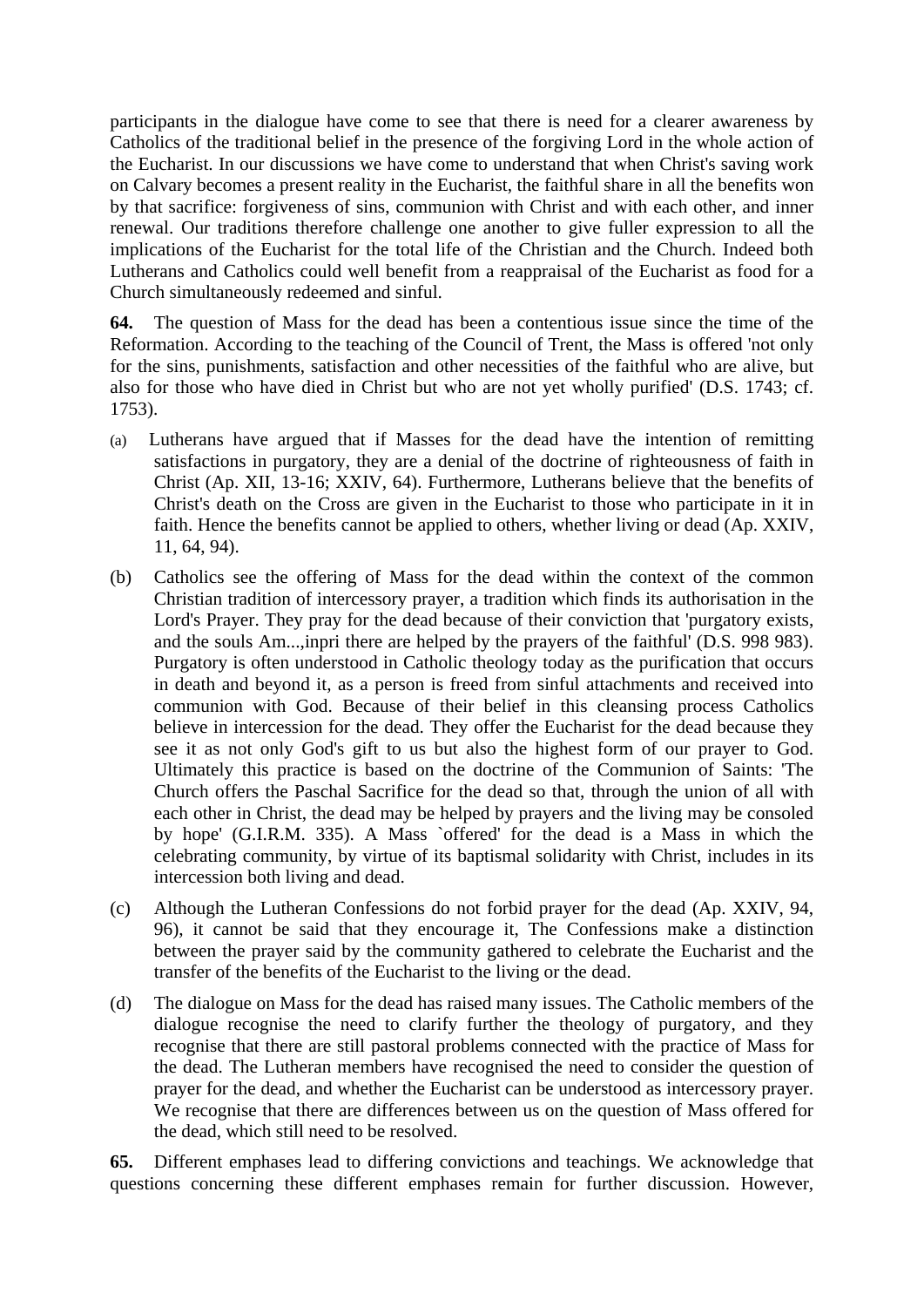through our dialogue we have come to see that the different emphases of both churches can complement rather than contradict each other. We are hopeful that convictions held by both churches regarding our differences can be shared more closely, and the mutual understanding of these convictions may serve as a bridge between our two churches.

## **Addendum**

## **Christ's Sacrifice and the Eucharist: A Contribution to the Ongoing Discussion**

1. In our study of the Eucharist as Sacrifice we have identified areas of agreement, as well as areas of difference which require further deliberation. The question is, firstly, whether and how these differences can be overcome and, secondly, whether and to what extent remaining differences are church-divisive. The following is offered as a contribution to future dialogue.

#### **A Lutheran Contribution**

2. Catholics and Lutherans in our dialogue have agreed that in the theology of the Eucharist priority must be given to the unique action of Christ and his offering to the Father. In seeking to overcome remaining differences between Lutherans and Catholics we must draw attention to this priority of Christ's action over all human action. In the eucharistic celebration this implies that any reference to human action in the Eucharist must be understood within the context of the undeserved gift of God's grace. We receive that gift and celebrate it as those who acknowledge, in praise and thanks, the unique offering of Christ to the Father. When Catholics say 'we offer' *(offerimus)* the sacrifice of the Mass to the Father, the question is whether this is to be understood as human action enabled and empowered by Christ and his gifts of grace and forgiveness, or whether we are to understand this human offering as detracting from the uniqueness of Christ's self-offering. When Catholics assure us that their offering of Christ's sacrifice to the Father in the Eucharist is to be understood solely in the context of this unique, unrepeatable self-offering for us, given to us in the Eucharist, is it possible for Lutherans to accept this without denying essential aspects of Lutheran teaching? How might Lutherans seek to understand the expression, 'we offer'?

3. The Eucharist commemorates the complete sacrifice of Christ on the Cross. This sacrifice was not only one of passive obedience to the will of the Father; it was also one of active obedience of the incarnate Son who voluntarily and vicariously offered himself for us in death as atonement and reconciliation. Both the passive and active aspects of Christ's passion, death and resurrection are made present to us in the eucharistic action. In the Eucharist the faithful are united with Christ, and their incorporation into his mystical body which was effected in their Baptism is strengthened, nurtured and renewed. Furthermore, because Christ gives himself to us in the eucharistic action and permits his unique sacrifice to become a present reality in the Eucharist, the faithful are incorporated into him and drawn into his action through their union with him (although this action does not cease to be *his*  action). So it could be said that his self-offering, made vicariously for the offering of ourselves which we owe God, is also our offering. We present him to the Father as the only one to whom we can refer before God. We point to him and to his unique offering, and that is our offering, a commemorative offering of his unrepeatable sacrifice on Calvary. Thus Christ's offering, when entrusted into our hands in eucharistic celebration, may also be called 'our' offering. That offering is a prayer, a plea, that God may graciously accept what the Church, the believers, recall and present in a commemorative way before the heavenly throne, as the only plea they can present, Christ's redeeming, propitiatory, all-sufficient death on the **Cross**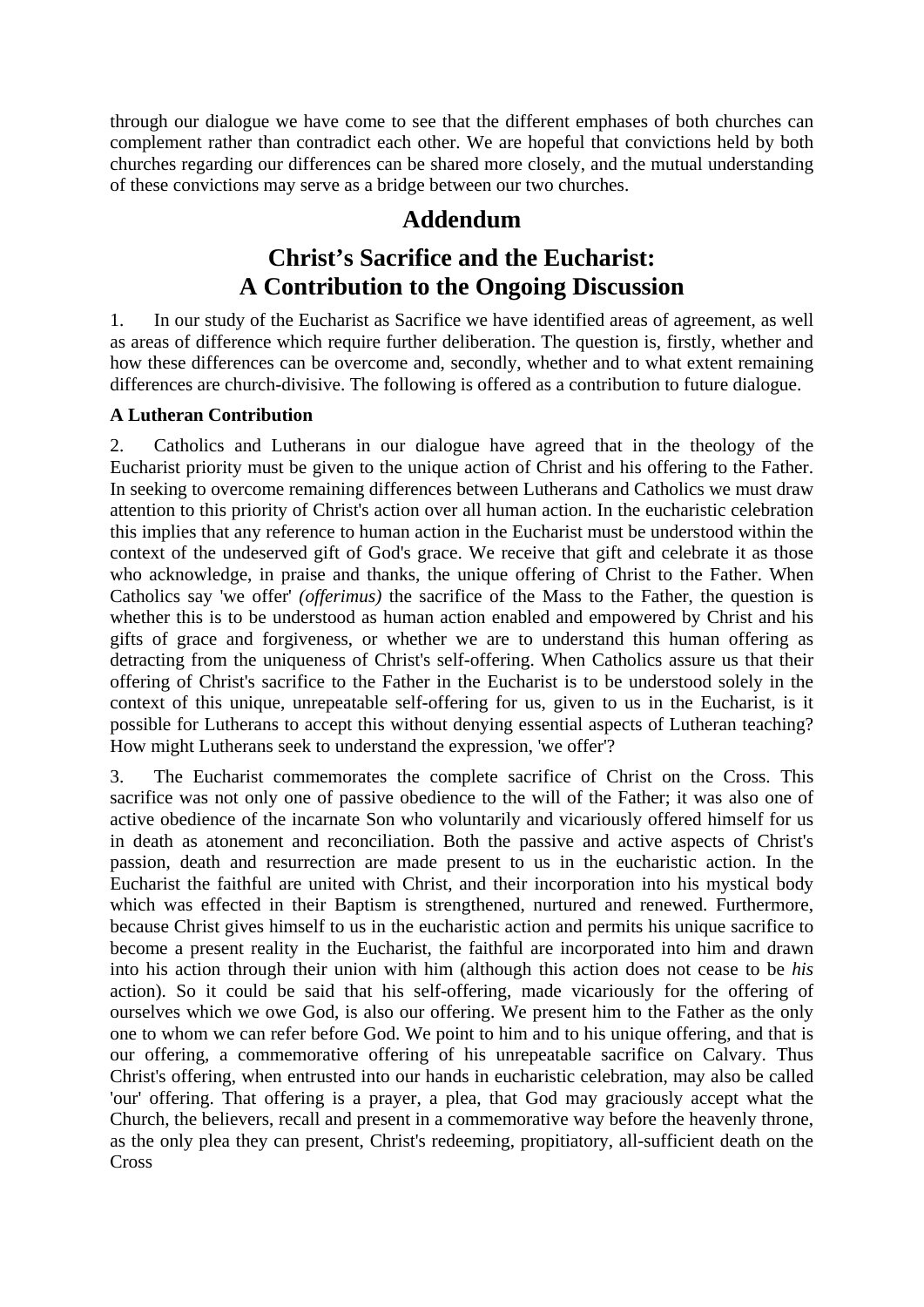4. Although this attempt at a Lutheran understanding of the Catholic expression 'we offer' opens up dimensions of faith to which some Lutherans may not be accustomed, the question does arise whether it is necessarily in conflict with the Lutheran Confessional writings. At the same time, even if this should prove to be a possible path of future agreement, Lutherans will continue to stress the gift of Christ's unique work on the Cross given to the believer in the Eucharist, without seeing any need to reflect further on the anthropological implications of this emphasis. Thus Lutherans will continue to remain reserved towards the concept of our offering up of Christ in the Eucharist because they do not consider that faithfulness to the scriptural witness necessarily demands this thrust and because they are concerned to uphold the doctrine of justification by God's grace alone.

#### **A Catholic Contribution**

5. Catholics have much to learn from the Lutheran emphasis on God's initiative in the Eucharist; this is certainly not a foreign concept to Catholicism (Sac.Con., 10), but the Catholic members of the Dialogue can testify that the constant Lutheran witness to the priority of God's grace has been a powerful reminder to them.

6. Since Vatican II, Catholics have been emphasising the importance of the active participation of the whole community in the Eucharist. Our discussion in the Dialogue has helped the Catholic members to appreciate that stress on this participation must include first of all the importance of openness to receive the gift that God gives to us.

7. While Lutherans have seen forgiveness as a central fruit of the Eucharist, Catholics have stressed rather the nourishment of the soul, the communion with the head and the unity with the whole body of Christ as fruits of the Eucharist. The Council of Trent in fact rejected the idea that 'the principal fruit of the most holy Eucharist is the forgiveness of sins, or that no other effect can come from it' (D.S. 1655). This raises the important question: is contemporary Catholicism able to agree with the Lutheran stress on the forgiveness of sins as fruit of the Eucharist?

8. First, it is important to note that the Council of Trent makes it clear that it did not intend to exclude the forgiveness of sins as a fruit of the Eucharist. The Council specifically states that the Eucharist is a 'remedy to free us from our daily faults and to preserve us from mortal sin' (D.S. 1638). When dealing with the question of the Sacrifice of Calvary, the same Council insists that the power of the Cross is applied in the Eucharist for the forgiveness of sins: 'For the Lord, appeased by this oblation, grants grace and the gift of repentance, and he pardons wrong-doings and sins, even grave ones' (D.S. 1743). When Catholics hold, on the one hand, that the Eucharist is a sacrament of Calvary, and on the other hand, that among the effects of Calvary is forgiveness of sins, then Catholics necessarily see forgiveness as a fruit of the Eucharist.

9. Second, it seems clear that Trent's real intention was that a person not approach the Eucharist in a state of mortal sin. It intended to remind the faithful of the precept 'Let a man examine himself' (1 Cor. 11:28) before the reception of Holy Communion. The Council decreed that `those whose conscience is burdened with mortal sin no matter how contrite they may think they are, must necessarily make first a sacramental confession if a confessor is available' (D.S. 1661). However, Catholics also teach that if such a person ' finds himself in a state of necessity and has no means of going to confession, he should first make an act of perfect contrition' (E.M. 35) and then approach the Sacrament. The Catholic concern, then, is that people should not presume to receive Holy Communion if they find themselves totally alienated from God by mortal sin. Normally such persons must approach the Sacrament of Reconciliation first. However, this does not deny that God's forgiveness is poured out upon our lives through participation in the Eucharist.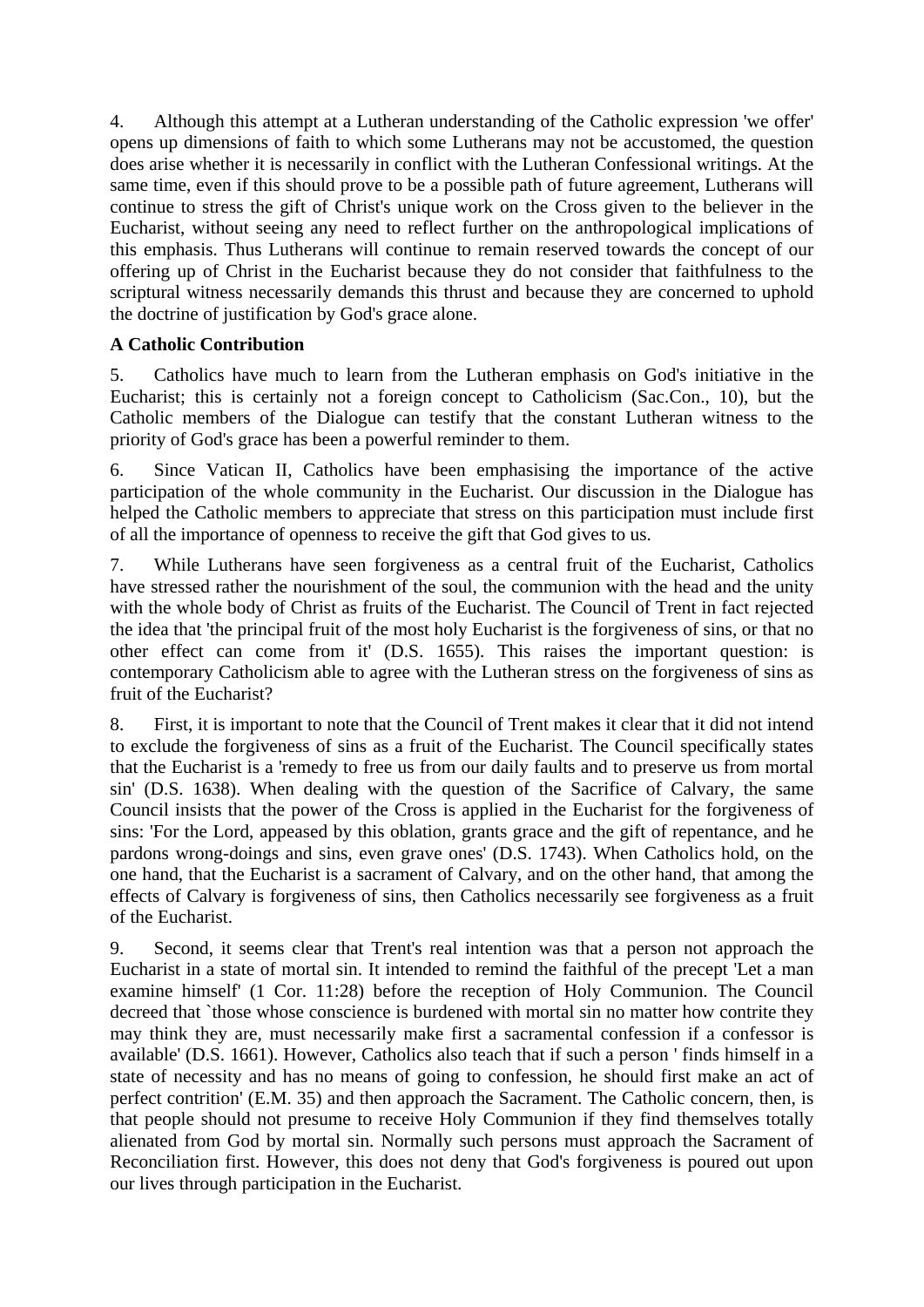10. It would seem our two traditions have some convergence in this matter because the Lutheran position also recognises that some sins exclude a person from the Eucharist. The *Smalcald Articles* teach that it is indeed possible to fall into grave sin (III, 42-43) and at times this means exclusion from receiving the Sacrament. However, 'the lesser, that is the truly Christian excommunication, excludes those who are manifest and impenitent sinners from the sacrament and other fellowship of the Church until they mend their ways and avoid sin' (III, IX) According to the *Apology* (XXVIII), a bishop has the authority to excommunicate those who are guilty of public offences or to absolve them if they are converted and ask for absolution.

11. While accepting the discipline of the necessity of the Sacrament of Reconciliation for those who have committed mortal sin, Catholics can agree with the Lutheran conviction that in the Eucharist they encounter the forgiving love of God. There is less difference than appears at first sight, then, between the Lutheran emphasis on forgiveness in the Eucharist and the Catholic emphasis on the bonds of love between Christ and his community. Through the Dialogue, Catholic members have come to see that when Lutherans speak of forgiveness of *sins* they include much of what Catholics may express as communion with the head and body of Christ. In his recent encyclical on Reconciliation and Penance, John Paul II teaches that the Church is the sacrament of Reconciliation in our world. The initiative for reconciliation is God's and 'this initiative on God's part is made concrete and manifest in the redemptive act of Christ, which radiates through the world by means of the ministry of the Church' (10). He writes that 'all the sacraments are a source of life for the Church, and in the Church's hands they are a means of conversion to God and of reconciliation among people' (11).

Granted that the fruits of the Eucharist can be described in other ways, there is no reason why Catholics and Lutherans may not join together in seeing the Eucharist as God's great gift of forgiveness and reconciliation.

#### **Conclusion**

12. We encourage our churches to give further study to the differences in our teaching on the Eucharist outlined in this addendum in the hope that mutual understanding may be achieved as we strive for a common affirmation of our eucharistic faith.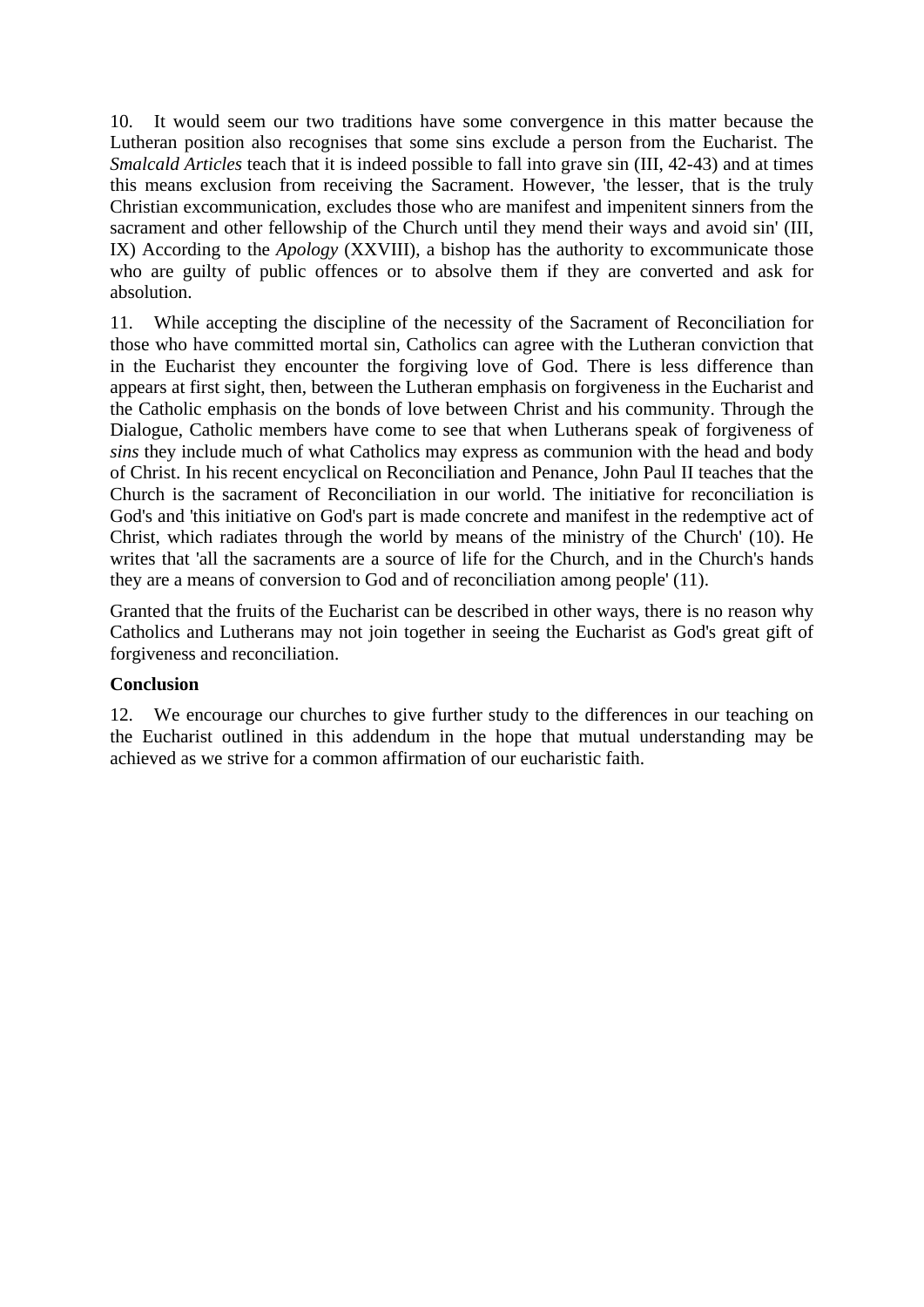## **Appendix I Note on Transubstantiation**

#### **Etymology**

A neo-Latin word, meaning 'essential change', that is, a change in the inner being of a thing, something is changed in its inner nature.

#### **Early History**

For more than a thousand years Catholicism preached the fact and mystery of the real presence in the Eucharist without any appeal to or knowledge of the theory of transubstantiation.

The word itself seems to have been first used by Rolland Bandinelli, the future Pope Alexander III, in the middle of the 12th century. Hildebert of Tours in the early 13th century was one of its first proponents and, by the middle of that century, Alexander of Hales had virtually summed up its meaning for classical scholasticism: a positive action 'by which an actual being, without being destroyed or annihilated, is changed according to its whole substance into another actual being'.

Its detailed meaning among the Scholastics:

- (a) 'Substance' is anything which can exist on its own, a reality in its own right. Applied to the Eucharist, it is that which, in its ultimate meaning, makes the bread what it is, viz. bread; and, after the eucharistic offering, makes the new underlying reality what it is, viz. the glorified body and blood of Christ.
- (b) 'Species' or 'accidents' are those properties which belong to a substance'; they cannot exist on their own, but only in something else. They form the shape, colour, size, smell, etc. of their `substance'. Applied to the Eucharist, they are properties which, in the world of ordinary human experience, are accessible to us — such as the size and shape, etc. of the bread and wine.
- (c) `Transubstantiation', then, as applied to the Eucharist, is intended to describe the assertion that the 'substance' or inner reality of the elements of bread and wine is changed into that of the glorified body and blood of Christ, while their 'accidents' or appearances remain those of bread and wine

#### **Early Authorities**

A Roman Council of 1079 asked Berengar of Tours to subscribe to an oath on the reality of Christ's presence in the Eucharist. This appears to have been the first official document to declare that the bread and wine are 'substantially changed' into the body and blood of Christ (D.S. 700). The Fourth Lateran Council in 1215 went further, using a striking phrase already found in a letter of Pope Innocent III in 1202 (D.S. 702); the Council referred to the bread and wine as being 'transubstantiated' into the body and blood of Christ (D.S. 802). By this time, the doctrine had reached the developed stage described by St. Thomas Aquinas:

"The whole substance of bread is changed into the whole substance of Christ's body, and the whole substance of the wine into the whole substance of Christ's blood. Hence this change is not a change in form, but of substance. It does not belong to the natural kinds of change, and can be designated by a name all its own, `transubstantiation'. *(S. T. III, Q. lxxv, a.4)*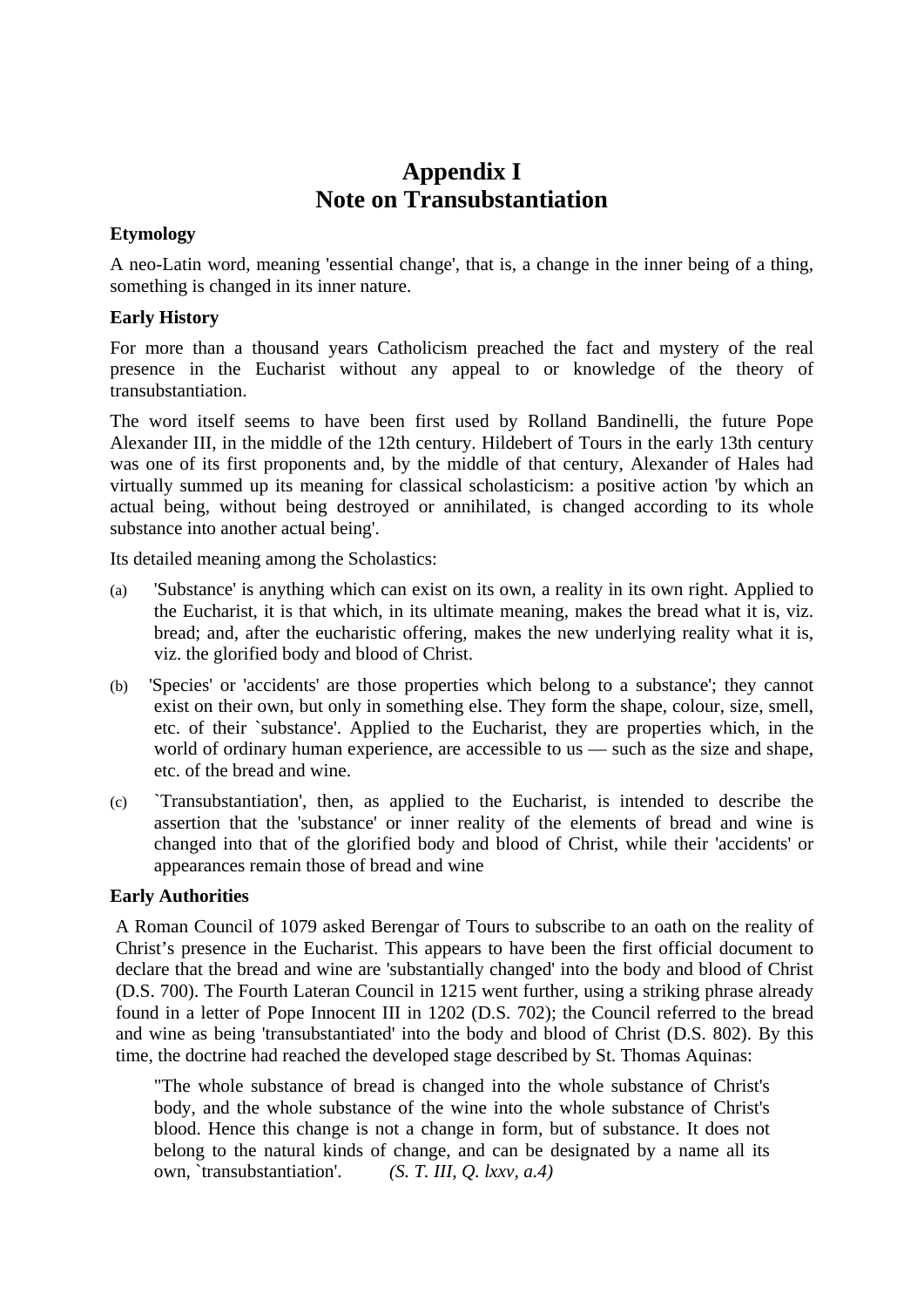Thereafter, the term, in one form or another, appeared frequently in Church documents — Second Council of Lyons (1274), Council of Florence (1439) (see D.S. 860, 1321). Its meaning in these documents can be summed up as follows: In the Eucharist while the appearances of the bread and wine remain, the reality changes into that of Christ's body and blood, i.e. the reality of the bread and wine is changed into the reality of the glorified Christ's body and blood, now really present to us as our spiritual food.

#### **Council of Trent**

"It has always been the conviction of the church of God, and this holy council now again declares that, by the consecration of the bread and the wine there takes place a change of the whole substance of bread into the substance of the body of Christ our Lord, and of the whole substance of wine into the whole substance of his blood. This change the holy Catholic church has fittingly and properly named transubstantiation.

*(Session XIII, Chapter IV, D.S. 1642)* 

*...a* change which the Catholic Church very fittingly calls transubstantiation *(Session XIII, Canon 2, D.S. 1652)* 

In the mind of Trent, 'transubstantiation' was not necessarily the only word to describe the change of reality which occurs in the Eucharist but, in the 16th century, no better terminology with which to affirm that mystery could be found. Trent's authority was such that the term has come into general use in the Catholic Church ever since.

It remains true, however, that Trent endorsed 'transubstantiation', not as a theological theory, but as an appropriate expression for its faith assertion of the basic fact and mystery of the real presence of Christ in the Eucharist.

#### **Contemporary Usage**

For many people today, 'substance' has a totally different meaning from that which it had in the metaphysics of scholastic theology.

Catholics today remain loyal to Trent if they continue to affirm the mystery of the real presence of Christ in the Eucharist, whether or not they choose to continue to use the term 'transubstantiation'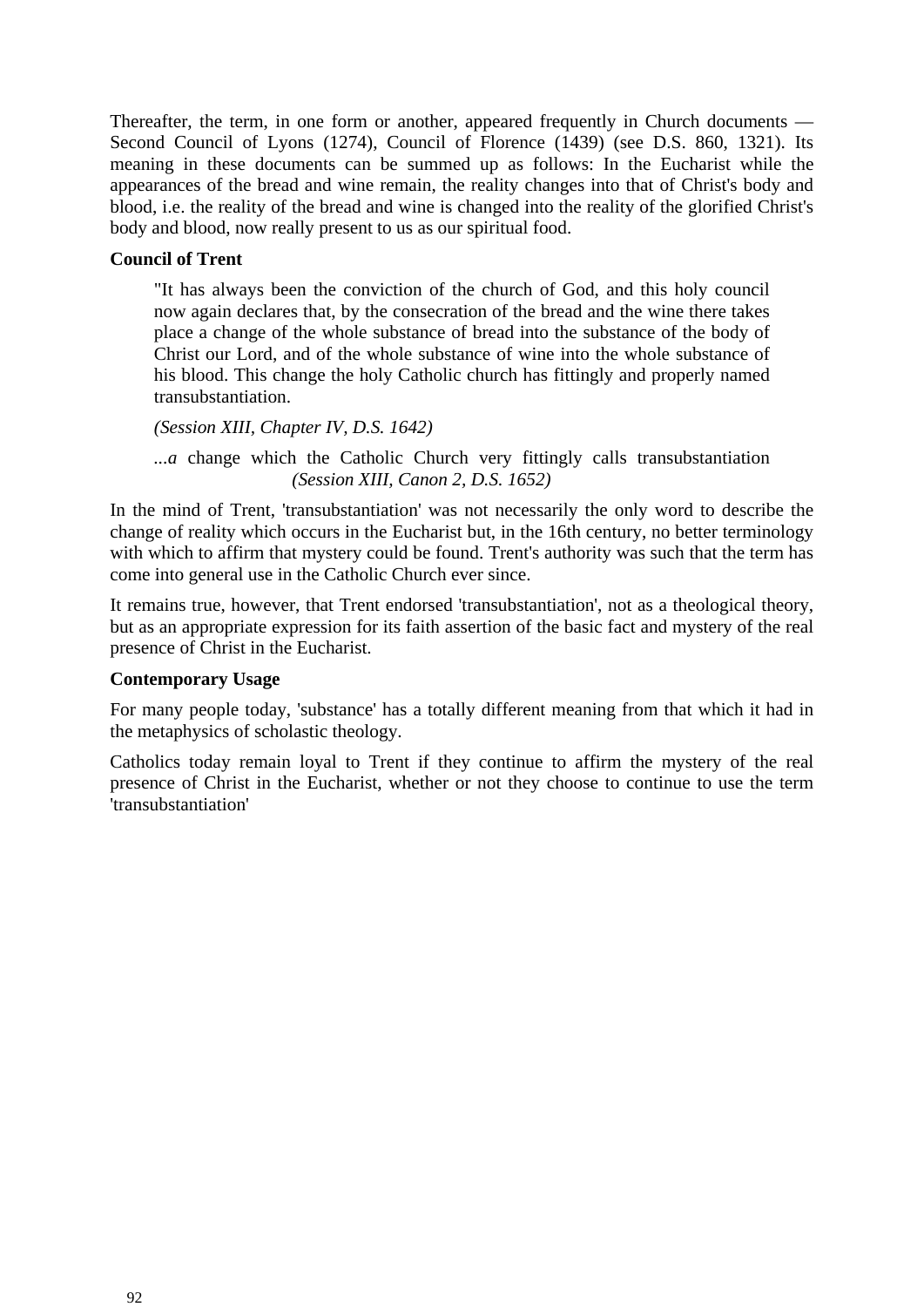## **Appendix 2**

## **Note on** *Ex opere operato*

*Ex opere operato:* a technical term (literally, 'by the work done') which expresses the teaching that the grace of the sacraments is present and offered by God when the rite is validly performed. This work of God is not dependent on the merits of the recipient or minister. The correlative term, ex *opere operantis* (literally, 'by the work of the doer'), refers to the attitude of heart and mind of the minister or recipient. The terms provided a clear way to distinguish between the certainty of the divine action in the sacraments and the importance of faith and a proper intention in the recipient for fruitful reception.

While it is clear that the notion of *ex opere operato* efficacy does not degrade the sacraments to the level of magical rites, it cannot be denied that on the popular level Catholics have often thought of sacraments as a matter of 'do this, say that correctly, and it will all happen'.

In recent years, this distortion of the concept of *ex opere operato* has largely given way to a personalist approach which attempts to re-establish the unity between faith and sacrament that predominated in the early church. The sacramental rites have been revised so that they better express the sacraments as God's loving offer of himself and human response to that offer.